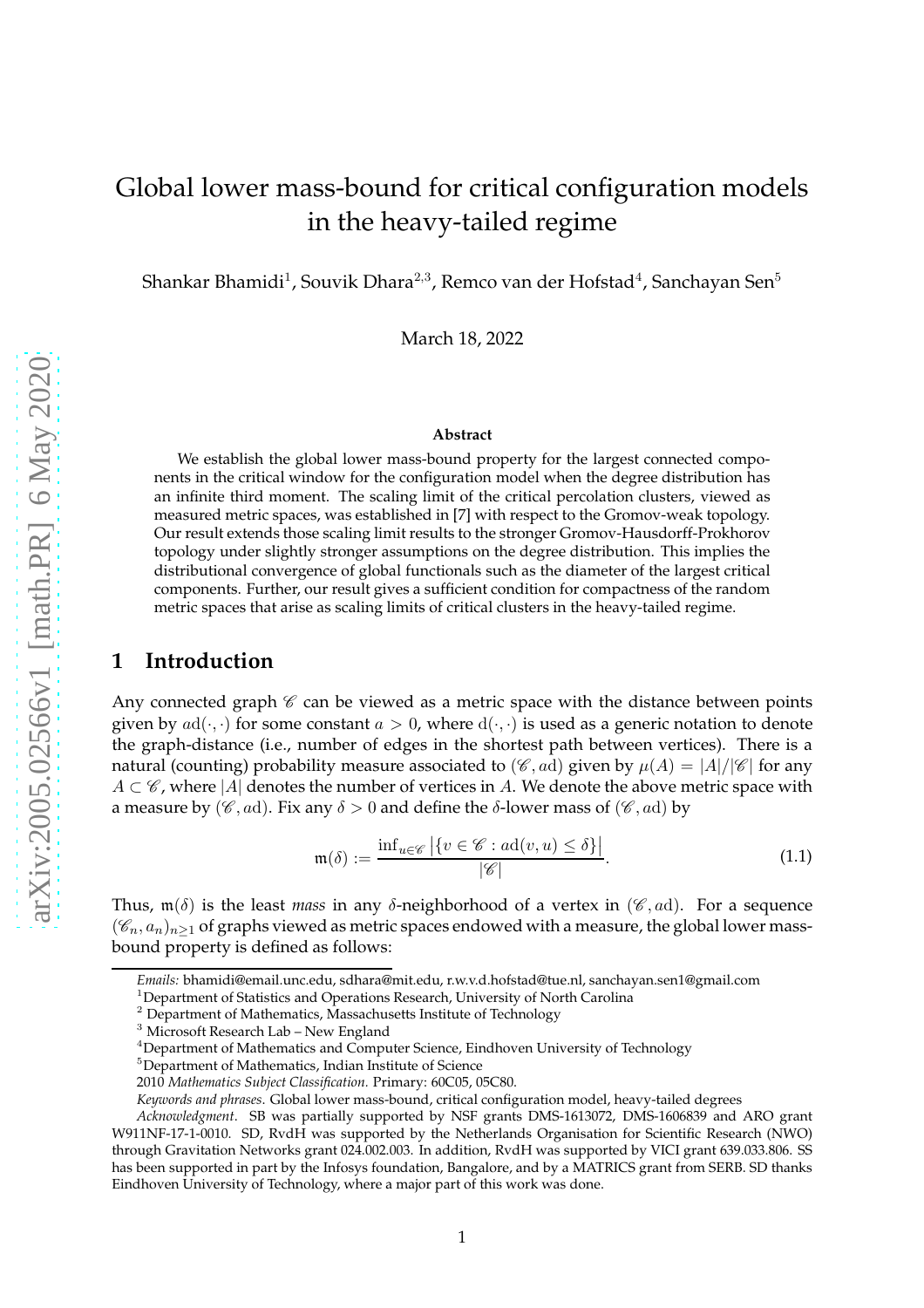**Definition 1** (Global lower mass-bound property [\[5](#page-23-1)]). For  $\delta > 0$ , let  $\mathfrak{m}_n(\delta)$  denote the  $\delta$ -lower mass of  $(\mathscr{C}_n, a_n)$ . Then  $(\mathscr{C}_n, a_n)_{n>1}$  is said to satisfy the global lower mass-bound property if and only if  $\sup_{n\geq 1}\mathfrak{m}_n(\delta)^{-1}<\infty$  for any  $\delta>0$ . When  $(\mathscr{C}_n)_{n\geq 1}$  is a collection of random graphs,  $(\mathscr{C}_n, a_n)_{n\geq 1}$  is said to satisfy the global lower mass-bound property if and only if  $(\mathfrak{m}_n(\delta)^{-1})_{n\geq 1}$ is a tight sequence of random variables for any  $\delta > 0$ .

The aim of this paper is to prove the global lower mass-bound property for connected components of random graphs with given degrees (configuration model) at criticality, when the third moment of the empirical degree distribution tends to infinity (Theorem [1.1\)](#page-3-0). Informally speaking, the global lower mass-bound property ensures that all the small neighborhoods of vertices in the 'large' critical component have mass bounded away from zero, so that the component does not have any *light spots* and the total mass is well-distributed over the whole component. This has several interesting consequences in the theory of critical random graphs. Our main motivation comes from the work of Athreya, Löhr and Winter [\[5](#page-23-1)], who have shown that the global lower mass-bound property can be used to prove Gromov-Hausdorff-Prokhorov (GHP) convergence of random metric spaces. In a previous paper [\[7\]](#page-23-0), we have studied the critical percolation clusters for the configuration model in the heavy-tailed universality class. We have proved that the ordered vector of components converges in distribution to suitable random objects in the Gromov-weak topology. The global lower mass-bound in this paper shows that the result of [\[7\]](#page-23-0) in fact holds with respect to the stronger GHP-topology. One motivating reason for proving the GHP-convergence is that it yields the scaling limit of global functionals like the diameter of large critical components. Finding the scaling limit for the diameter of critical components is a daunting task even for the Erdős-Rényi random graph. Nachmias and Peres [\[31](#page-24-0)] estimated the tail probabilities of the diameter, but showing a distributional convergence result was a difficult question, until the seminal paper by Addario-Berry, Broutin and Goldschmidt [\[2\]](#page-23-2) that proved the GHP-convergence for critical Erdős-Rényi random graphs. As a corollary of Theorem [1.1,](#page-3-0) we also get distributional convergence of the suitably rescaled diameter of the critical percolation clusters in the heavy-tailed regime (Theorem [1.4\)](#page-4-0), where the scaling limit and exponents turn out to be different than those for the Erdős-Rényi case.

We will further discuss the applications and the scope of this work as well as its technical contributions after stating our results in Section [1.3.](#page-4-1) We start by defining the configuration model and state the precise assumptions.

### **1.1 The configuration model**

Consider a non-increasing sequence of degrees  $\bm{d} = (d_i)_{i \in [n]}$  such that  $\ell_n = \sum_{i \in [n]} d_i$  is even. For notational convenience, we suppress the dependence of the degree sequence on  $n$ . The configuration model on *n* vertices having degree sequence  $d$  is constructed as follows [\[6](#page-23-3), [10](#page-23-4)]:

Equip vertex  $j$  with  $d_j$  stubs, or *half-edges*. Two half-edges create an edge once they are paired. Therefore, initially we have  $\ell_n = \sum_{i \in [n]} d_i$  half-edges. Pick any one half-edge and pair it with another uniformly chosen half-edge from the remaining unpaired half-edges and keep repeating the above procedure until all the unpaired half-edges are exhausted.

Let  $CM_n(d)$  denote the graph constructed by the above procedure. Note that  $CM_n(d)$  may contain self-loops or multiple edges. Given any degree sequence, let  $UM_n(d)$  denote the graph chosen uniformly at random from the collection of all simple graphs with degree sequence d. It can be shown that the conditional law of  $CM_n(d)$ , conditioned on it being simple, is the same as  $UM_n(d)$  (see e.g. [\[23](#page-23-5), Proposition 7.13]).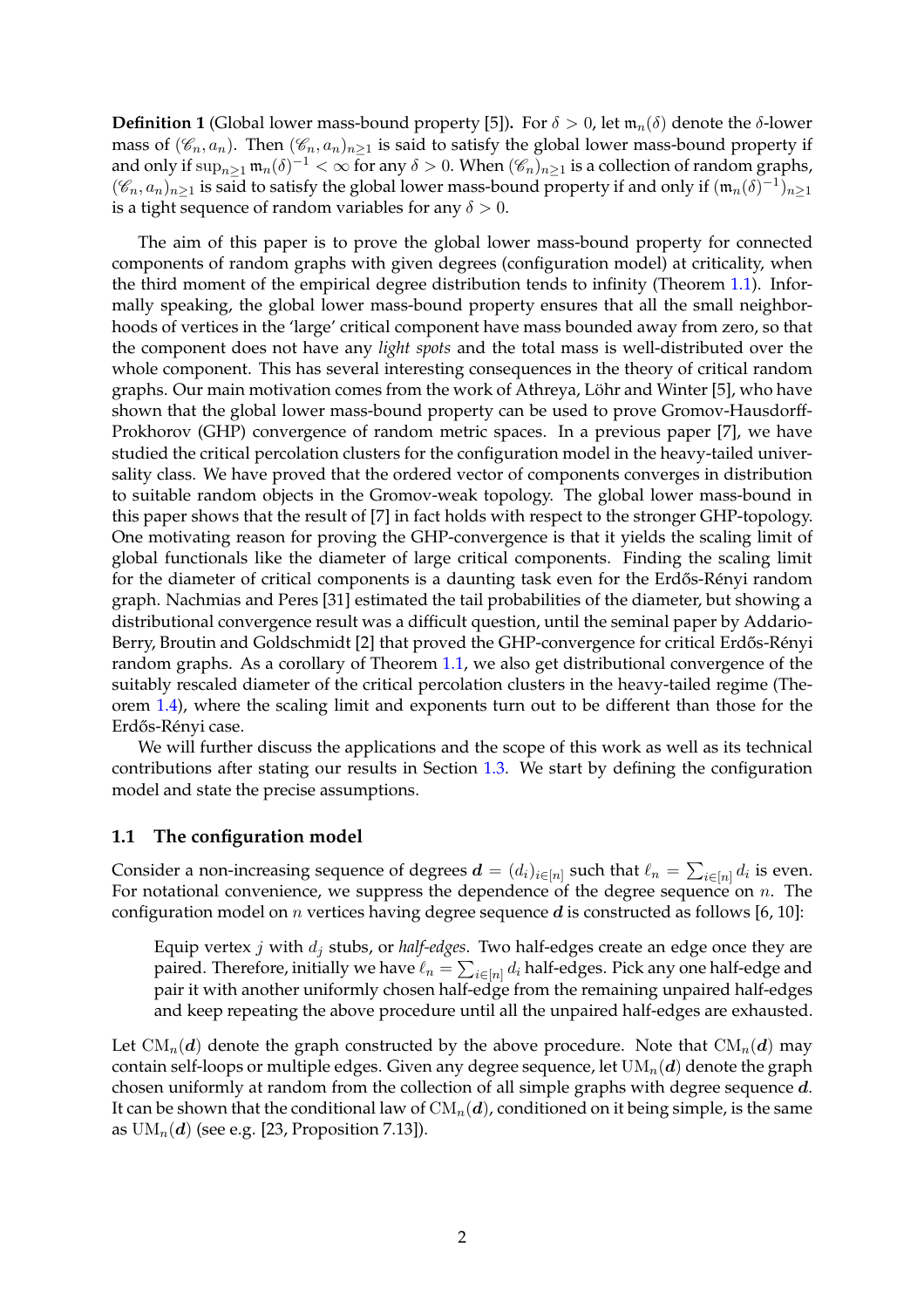### **1.2 Main results**

Fix a constant  $\tau \in (3, 4)$ , which will denote the power-law exponent of the asymptotic degree distribution of  $CM_n(d)$ . Throughout this paper we will use the shorthand notation

$$
\alpha = 1/(\tau - 1), \quad \rho = (\tau - 2)/(\tau - 1), \quad \eta = (\tau - 3)/(\tau - 1). \tag{1.2}
$$

We use the standard notation of  $\stackrel{\mathbb{P}}{\rightarrow}$  and  $\stackrel{d}{\rightarrow}$  to denote convergence in probability and in distribution, respectively. Also, we use a generic notation  $C$  to denote a positive universal constant whose exact value may change from line to line. We use Bachmann–Landau asymptotic notation  $o(\cdot)$ ,  $O(\cdot)$ ,  $\Theta(\cdot)$ ,  $\omega(\cdot)$ ,  $\Omega(\cdot)$ . A sequence of events  $(\mathcal{E}_n)_{n>1}$  is said to occur with high probability (whp) with respect to the probability measures  $(\mathbb{P}_n)_{n\geq 1}$  when  $\mathbb{P}_n(\mathcal{E}_n)\to 1$ . For (random) variables  $X_n$  and  $Y_n$ , define  $X_n = O_{\mathbb{P}}(Y_n)$  when  $(|X_n|/|Y_n|)_{n\geq 1}$  is a tight sequence;  $X_n = o_{\mathbb{P}}(Y_n)$  when  $X_n/Y_n \xrightarrow{r} 0$ ;  $X_n = \Theta_{\mathbb{P}}(Y_n)$  if both  $X_n = O_{\mathbb{P}}(Y_n)$  and  $Y_n = O_{\mathbb{P}}(X_n)$ .

<span id="page-2-0"></span>We first state the general assumptions that are used to prove scaling limits for critical configuration models with heavy-tailed degree distributions as identified previously in [\[7](#page-23-0), [16](#page-23-6)]:

**Assumption 1** (General assumptions). For each  $n \geq 1$ , let  $d = d_n = (d_1, \ldots, d_n)$  be a degree sequence satisfying  $d_1 \geq d_2 \geq \ldots \geq d_n$ . We assume the following about  $(d_n)_{n\geq 1}$  as  $n \to \infty$ :

(i) (*High-degree vertices*) For each fixed  $i \geq 1$ ,

<span id="page-2-5"></span><span id="page-2-3"></span>
$$
n^{-\alpha}d_i \to \theta_i,\tag{1.3}
$$

where  $\boldsymbol{\theta} = (\theta_1, \theta_2, \dots) \in \ell^3_+ \setminus \ell^2_+$ , where  $\ell^p := \{(x_i)_{i \geq 1} : x_1 \geq x_2 \geq \dots \text{ and } \sum_i x_i^p < \infty\}.$ 

(ii) (*Moment assumptions*) Let  $D_n$  denote the degree of a typical vertex, i.e., a vertex chosen uniformly at random from the vertex set [n], independently of  $CM_n(d)$ . Then,  $D_n$  converges in distribution to some discrete random variable D and

$$
\frac{1}{n} \sum_{i \in [n]} d_i \to \mu := \mathbb{E}[D], \qquad \frac{1}{n} \sum_{i \in [n]} d_i^2 \to \mu_2 := \mathbb{E}[D^2], \tag{1.4}
$$

$$
\lim_{K \to \infty} \limsup_{n \to \infty} n^{-3\alpha} \sum_{i=K+1}^{n} d_i^3 = 0.
$$
 (1.5)

(iii) Let  $n_1$  be the number of degree-one vertices. Then  $n_1 = \Theta(n)$ , which is equivalent to assuming that  $P(D = 1) > 0$ .

We further assume that the configuration model lies within the critical window of the phase transition, i.e., for some  $\lambda \in \mathbb{R}$ ,

<span id="page-2-1"></span>
$$
\nu_n = \frac{\sum_{i \in [n]} d_i (d_i - 1)}{\sum_{i \in [n]} d_i} = 1 + \lambda n^{-\eta} + o(n^{-\eta}).\tag{1.6}
$$

Denote the *i*-th largest connected component of  $\mathrm{CM}_n(\bm{d})$  by  $\mathscr{C}_{(i)}$ , breaking ties arbitrarily. For each  $v \in [n]$  and  $\delta > 0$ , let  $\mathcal{N}_v(\delta)$  denote the  $\delta n^{\eta}$  neighborhood of v in  $\text{CM}_n(\boldsymbol{d})$  in the graph distance. For each  $i \geq 1$ , define

<span id="page-2-2"></span>
$$
\mathfrak{m}_i^n(\delta) = \inf_{v \in \mathscr{C}_{(i)}} n^{-\rho} |\mathcal{N}_v(\delta)|. \tag{1.7}
$$

<span id="page-2-4"></span>Our goal is to prove the global lower mass-bound property for the critical components  $\mathscr{C}_{(i)}$ . For  $CM_n(d)$  satisfying Assumption [1](#page-2-0) and [\(1.6\)](#page-2-1), it was shown in [\[16](#page-23-6), Theorem 1] that

$$
(n^{-\rho}|\mathscr{C}_{(i)}|)_{i\geq 1} \xrightarrow{d} (\xi_i)_{i\geq 1},\tag{1.8}
$$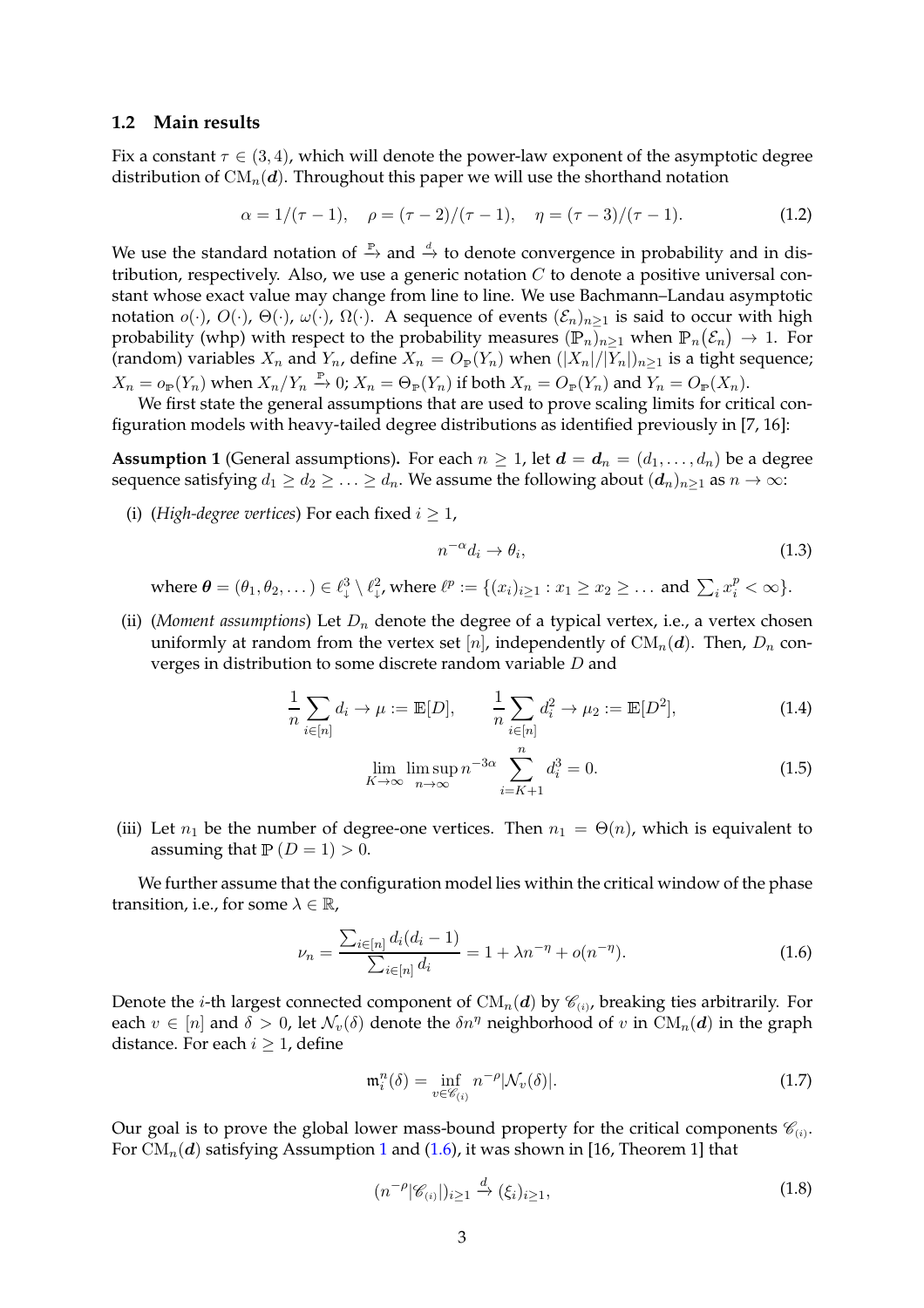with respect to the  $\ell_\downarrow^2$ -topology, where the  $\xi_i$ 's are non-degenerate random variables with support  $(0, \infty)$ . Therefore, it is enough to rescale by  $n^{\rho}$  in [\(1.7\)](#page-2-2) instead of the component sizes as given in [\(1.1\)](#page-0-0). In order to prove tightness of  $\mathfrak{m}_i^n(\delta)$ , we will need a further technical assumption on the degrees.

<span id="page-3-1"></span>**Assumption 2.**  $\mathbf{F}_n^*$  be the degree of a vertex chosen in a size-biased manner with sizes being  $(d_i/\ell_n)_{i\in[n]}$ , i.e.,  $\mathbb{P}(V_n^*=i)=d_i/\ell_n$ , and let  $D_n^*$  be the degree of  $V_n^*$ . There exists a constant  $c_0 > 0$  such that for all  $1 \leq l \leq d_1$  and  $n \geq 1$ ,

$$
\mathbb{P}(D_n^* \ge l) \ge \frac{c_0}{l^{\tau - 2}}.\tag{1.9}
$$

- (ii) Let  $\beta_i^n = n^{-2\alpha} \sum_{j=1}^{i-1} d_j^2$ . There exists a sequence  $(K_n)_{n \geq 1}$  with  $K_n \to \infty$ , and  $K_n = o(n^{\alpha})$ such that  $\beta_{K_n}^n = \omega(\log n)$ .
- <span id="page-3-4"></span>(iii) For all  $\varepsilon > 0$ ,

$$
\lim_{K \to \infty} \limsup_{n \to \infty} \sum_{i \in (K, K_n)} \left( \frac{d_i}{n^{\alpha}} \right) \times e^{-\varepsilon \beta_i^n} = 0.
$$
\n(1.10)

<span id="page-3-0"></span>The following theorem is the main result of this paper:

**Theorem 1.1** (Global lower mass-bound for  $CM_n(d)$ ). Suppose that Assumptions [1,](#page-2-0) [2](#page-3-1) and the *criticality condition* [\(1.6\)](#page-2-1) *hold.* Then, for each fixed  $i \ge 1$ ,  $(\mathscr{C}_{(i)}, n^{-\eta})_{n \ge 1}$  satisfies the global lower mass-bound, i.e., for any  $\delta > 0$ , the sequence  $(\mathfrak{m}_i^n(\delta)^{-1})_{n \geq 1}$  is tight.

By [\[24](#page-23-7), Theorem 1.1], under the condition [\(1.4\)](#page-2-3) in Assumption [1,](#page-2-0)

$$
\liminf_{n \to \infty} \mathbb{P}(\text{CM}_n(\boldsymbol{d}) \text{ is simple}) > 0. \tag{1.11}
$$

This immediately implies the following:

**Theorem 1.[2](#page-3-1)** (Global lower mass-bound for  $UM_n(d)$ ). *Under* Assumption [1,](#page-2-0) 2 *and* [\(1.6\)](#page-2-1)*, the largest components of*  $UM_n(d)$  *also satisfy the global lower mass-bound property.* 

Next we state another important corollary, which says that the global lower mass-bound property is also satisfied by critical percolation clusters of  $CM_n(d)$  and  $UM_n(d)$ . To this end, let us assume that

$$
\lim_{n \to \infty} \frac{\sum_{i \in [n]} d_i (d_i - 1)}{\sum_{i \in [n]} d_i} = \nu > 1.
$$
\n(1.12)

In this regime,  $CM_n(d)$  is supercritical in the sense that there exists a unique *giant* component whp for  $\nu > 1$ , and when  $\nu < 1$ , all the components have size  $o_{\mathbb{P}}(n)$  [\[26,](#page-23-8) [30](#page-24-1)]. Percolation refers to deleting each edge of a graph independently with probability  $1 - p$ . The critical window for percolation on  $CM_n(d)$  in the heavy-tailed setting was studied in [\[7](#page-23-0), [16\]](#page-23-6), and is defined by the values of  $p$  given by

<span id="page-3-2"></span>
$$
p_c(\lambda) = \frac{1}{\nu_n} + \frac{\lambda}{n^{\eta}} + o(n^{-\eta}).
$$
\n(1.13)

<span id="page-3-3"></span>Let  $\mathscr{C}_{(i)}(p_c(\lambda))$  denote the *i*-th largest component of the graph obtained by percolation with probability  $p_c(\lambda)$  on the graph  $CM_n(d)$ . Then the following result holds:

**Theorem 1.3** (Global lower mass-bound for critical percolation)**.** *Under* Assumptions [1,](#page-2-0) [2](#page-3-1) *and*  $(1.13)$ ,  $(\mathscr{C}_{(i)}(p_c(\lambda)), n^{-\eta})_{n\geq 1}$  satisfies the global lower mass-bound property, for each fixed  $i\geq 1$ . This *result also holds for percolation on*  $UM_n(d)$ .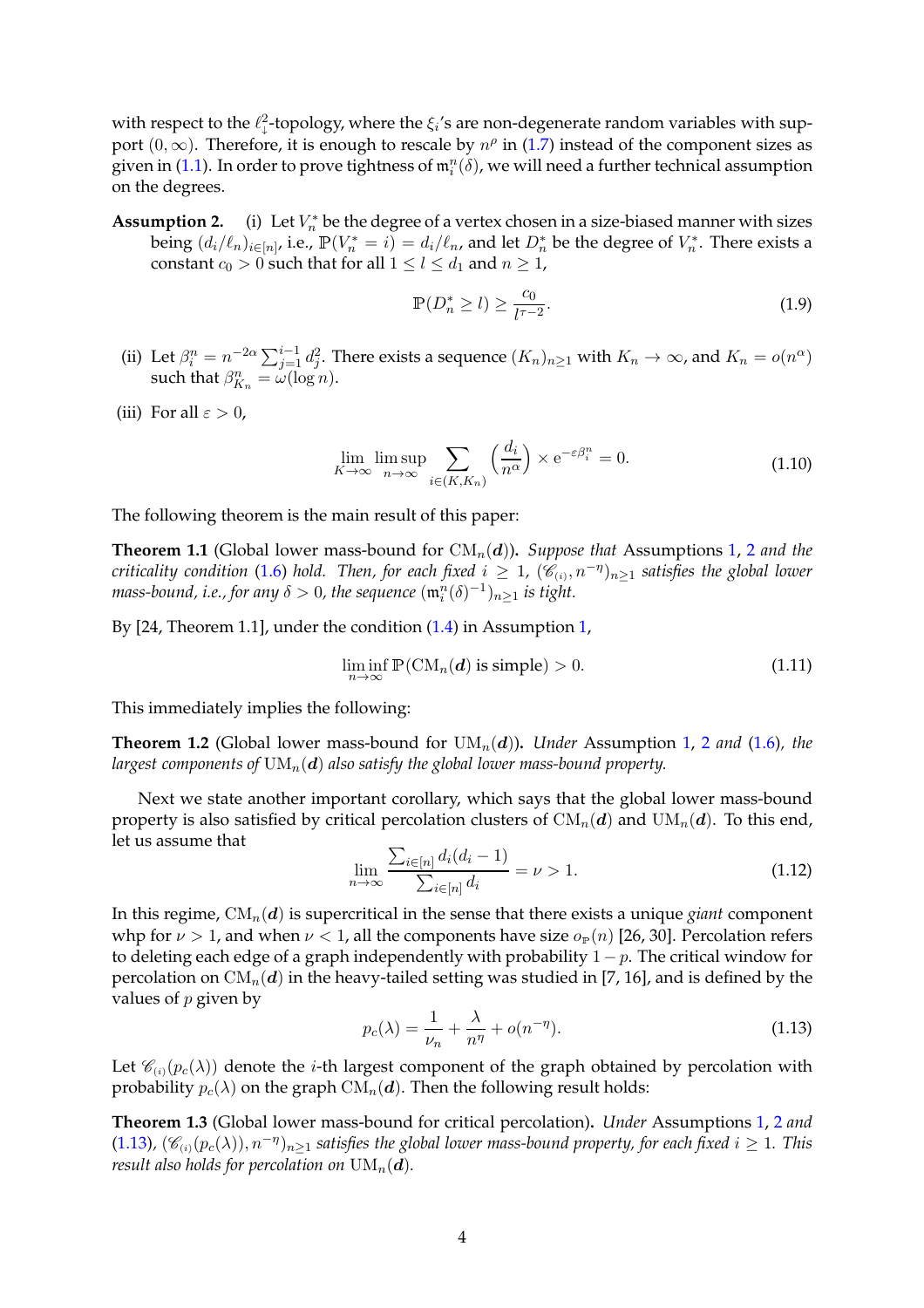Let  $\mathcal{G}_n$  denote the graph obtained by doing percolation with retention probability  $p_c(\lambda)$  (de-fined in [\(1.13\)](#page-3-2)) on  $\widetilde{\mathrm{CM}_n(\boldsymbol{d})}.$  Let  $\boldsymbol{d^p} = (d_i^p)$  $\mathcal{C}_i^p\rangle_{i\in[n]}$  denote the degree sequence of  $\mathcal{G}_n.$  By [\[19](#page-23-9), Lemma 3.2], the conditional law of  $\mathcal{G}_n$ , conditionally on  $d^p$ , is same as the law of  $\mathrm{CM}_n(d^p)$ . Thus, Theorem [1.3](#page-3-3) follows from Theorem [1.1](#page-3-0) if we can show that the percolated degree sequence satisfies (with possibly different parameters) Assumptions [1](#page-2-0) and [2](#page-3-1) with high probability when the original degree sequence  $(d_i)_{i\in[n]}$  does so, and also [\(1.6\)](#page-2-1) holds. The verification of these assumptions are provided in Section [5.](#page-20-0)

**Remark 1.** It is worthwhile to point out that Theorem [1.1](#page-3-0) can be proved when the  $\mathscr{C}_{(i)}$ 's are endowed with a more general measure rather than the counting measure. To be precise, for any sequence of vertex weights  $(w_v)_{v\in [n]}$ , the component  $\mathscr{C}_{(i)}$  can be equipped with the measure  $\mu_{(i)}(A) = \sum_{v \in A} w_v / \sum_{v \in \mathscr{C}_{(i)}} w_v$ , for any  $A \subset \mathscr{C}_{(i)}$ . Then Theorem [1.1](#page-3-0) can also be proved using identical methods as in this paper, with the additional assumptions that

$$
\lim_{n \to \infty} \frac{1}{\ell_n} \sum_{i \in [n]} d_i w_i = \mu_w, \quad \max \left\{ \sum_{i \in [n]} d_i w_i^2, \sum_{i \in [n]} d_i^2 w_i \right\} = O(n^{3\alpha}).
$$

These additional assumptions are required when we apply the results from [\[16\]](#page-23-6) (see [\[16,](#page-23-6) Theorem 21]). We adopted the simpler version of the counting measure here because it relates directly to [\[7,](#page-23-0) Theorem 2.1].

### <span id="page-4-1"></span>**1.3 Discussion**

**Scaling limit of critical percolation clusters.** We write  $n^{-\eta} \mathscr{C}_{(i)}(p_c(\lambda))$  to denote the *i*-th largest component of  $CM_n(d, p_c(\lambda))$ , viewed as a measured metric space with the metric being the graph distance re-scaled by  $n^{\eta}$ , and the measure being proportional to the counting measure. Athreya, Löhr and Winter [\[5](#page-23-1)] showed that the global lower mass-bound property forms a crucial ingredient to prove convergence of random metric spaces such as  $n^{-\eta}\mathscr{C}_{(i)}(p_c(\lambda))$  with respect to the Gromov-Hausdorff-Prokhorov (GHP) topology on the space of compact metric spaces. The other key ingredient is the scaling limit for  $n^{-\eta} \mathscr{C}_{(i)}(p_c(\lambda))$  with respect to the Gromov-weak topology, which was established in [\[7](#page-23-0), Theorem 2.1]. The Gromov-weak topology is an analogue of finite-dimensional convergence, since it considers distances between a finite number of sampled points from the underlying metric space. Thus, global functionals such as the diameter are not continuous with respect to this topology. Indeed, it may be the case that there is a long path of growing length, that has asymptotically negligible mass. In our context, the problem could arise due to paths of length much larger than  $n^{\eta}$ . The global lower mass-bound property ensures that the components have sufficient mass everywhere. This forbids the existence of long thin paths, when the total mass of the component converges. For this reason, Gromov-weak convergence and global lower mass-bound together imply GHPconvergence when the support of the limiting measure is the entire limiting space [\[5,](#page-23-1) Theorem 6.1]. For formal definitions of the Gromov-weak topology, and the GHP-topology on the space of compact measured metric spcaes, we refer the reader to [\[5](#page-23-1), [8](#page-23-10), [22\]](#page-23-11).

Following the above discussion, the next theorem is a direct consequence of Theorem [1.3,](#page-3-3) [\[7](#page-23-0), Theorem 2.1] and [\[5](#page-23-1), Theorem 6.1]: Let M denote the space of measured compact metric spaces equipped with the GHP-topology, and let  $M^{\mathbb{N}}$  denote the product space with the associated product topology.

<span id="page-4-0"></span>**Theorem 1.4** (GHP convergence of critical percolation clusters)**.** *There exists a sequence of measured metric spaces*  $(M_i)_{i\geq 1}$  =  $((M_i, d_i, \mu_i))_{i\geq 1}$   $\in \mathbb{M}^{\mathbb{N}}$  *such that, under* Assumptions [1,](#page-2-0) [2](#page-3-1) *and* [\(1.13\)](#page-3-2)*,*  $as n \rightarrow \infty$ ,

$$
(n^{-\eta} \mathscr{C}_{(i)}(p_c(\lambda))) \stackrel{d}{\to} (\mathcal{M}_i)_{i \ge 1} \quad \text{in } \mathbb{M}^{\mathbb{N}}.
$$
 (1.14)

*Moreover, the results also hold for*  $UM_n(\boldsymbol{d}, p_c(\lambda))$ *.*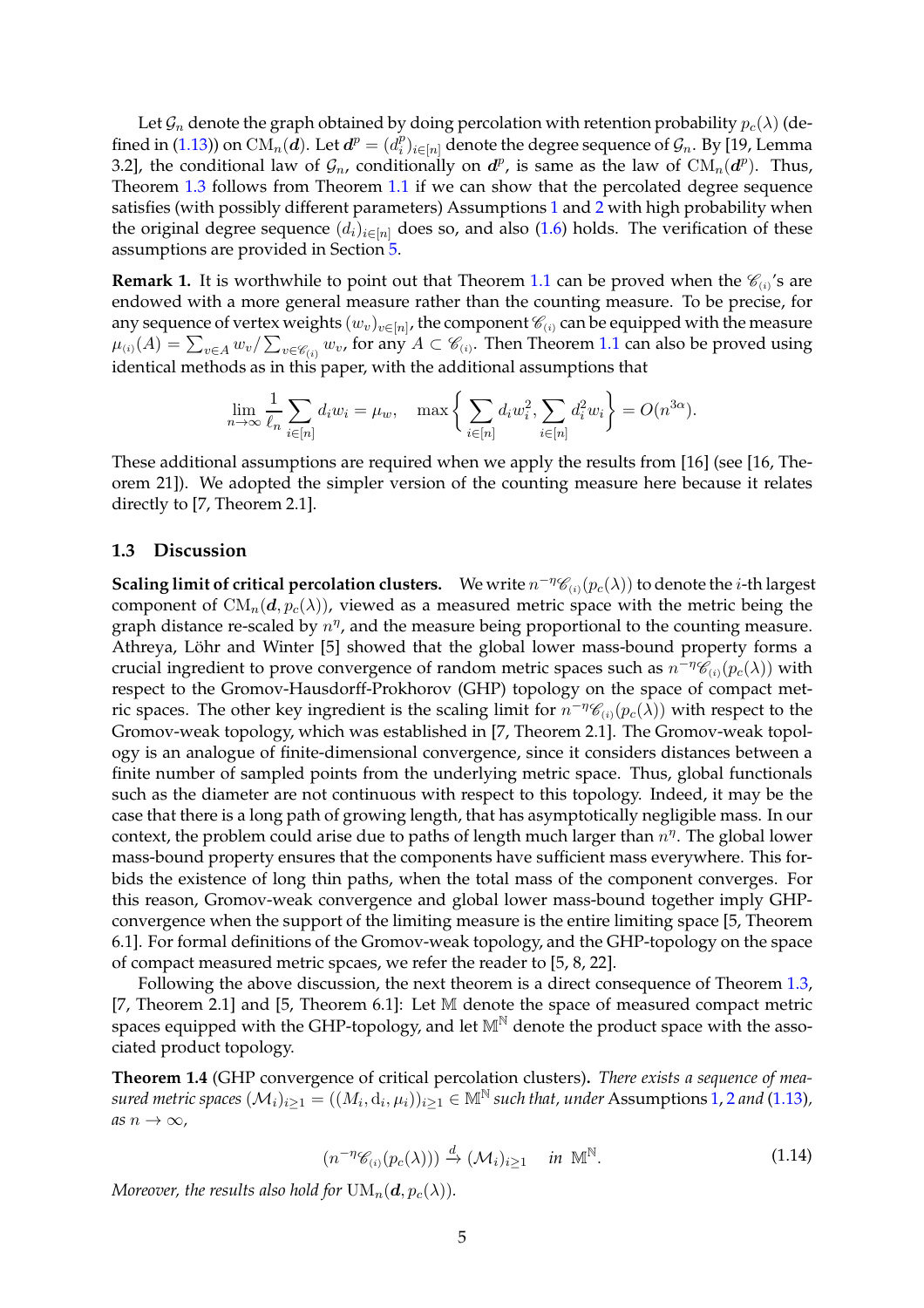The exact description of the metric space  $\mathcal{M}_i$  can be found in [\[7\]](#page-23-0). It is worthwhile mentioning a recent work by Conchon-Kerjan and Goldschmidt [\[15\]](#page-23-12) which is closely related to Theorem [1.4.](#page-4-0) Conchon-Kerjan and Goldschmidt [\[15](#page-23-12)] deduce scaling limits for the vector of components in GHP-topology for critical configuration models having i.i.d power law degrees with exponent  $\tau \in (3, 4)$ . Their method relies on an alternative approach showing convergence of the height processes corresponding to the components. The associated limiting object was studied in [\[21](#page-23-13)], which turns out to have a quite different description than those in [\[7](#page-23-0), [8\]](#page-23-10). Below, we will see that Assumptions [1](#page-2-0) and [2](#page-3-1) also hold when degrees are i.i.d samples from a power-law distribution with exponent  $\tau \in (3, 4)$ .

**Scaling limit of maximal distances.** For any metric space  $(X, d)$  and a point  $x \in X$ , define the radius of  $x$  in  $X$  and the diameter of  $X$  by

$$
\operatorname{Rad}(x, X) = \sup_{y \in X} d(x, y) \quad \text{and} \quad \operatorname{diam}(X) = \sup_{x \in X} \operatorname{Rad}(x, X) = \sup_{x, y \in X} d(x, y). \tag{1.15}
$$

An important corollary of Theorem [1.4](#page-4-0) is the convergence of the radius and the diameter of the critical components: Let  $V_{n,i}$  be a uniformly chosen vertex in  $\mathcal{C}_{(i)}(p_c(\lambda))$ , where  $(V_{n,i})_{i\geq 1}$ is an independent collection conditionally on  $(\mathscr{C}_{(i)}(p_c(\lambda)))_{i>1}$ . Similarly, using the notation of the scaling limits in Theorem [1.4,](#page-4-0) let  $V_i$  be chosen from  $M_i$  according to the measure  $\mu_i$  and let  $(V_i)_{i\geq 1}$  be an independent collection conditionally on  $(M_i)_{i\geq 1}$ .

<span id="page-5-0"></span>**Corollary 1.5** (Convergence of radius and diameter)**.** *Under* Assumptions [1,](#page-2-0) [2](#page-3-1) *and* [\(1.13\)](#page-3-2)*, as*  $n \to \infty$ ,

$$
(n^{-\eta} \text{Rad}(V_{n,i}, \mathscr{C}_{(i)}(p_c(\lambda))))_{i \ge 1} \xrightarrow{d} (\text{Rad}(V_i, \mathcal{M}_i))_{i \ge 1},
$$
  

$$
(n^{-\eta} \text{diam}(\mathscr{C}_{(i)}(p_c(\lambda))))_{i \ge 1} \xrightarrow{d} (\text{diam}(\mathcal{M}_i))_{i \ge 1},
$$
\n(1.16)

*with respect to the product topology, where*  $(M_i)_{i>1}$  *is given by Theorem [1.4](#page-4-0). Moreover, the result also holds for*  $UM_n(d)$ *.* 

Proving scaling limits for the diameter of the critical tree-like objects is often a difficult task. In [\[32](#page-24-2)], Szekeres proved that, for the uniform random rooted labelled tree on  $m$  vertices, the diameter, rescaled by  $\sqrt{m}$ , converges in distribution. Szekeres also provided an explicit formula for the density of the limiting distribution in [\[32](#page-24-2), Page 395, (12)]. Szekeres' method was based on generating functions. Łuczak [\[28](#page-23-14)] also considered enumeration of trees with diameter  $\gg \sqrt{m}$ . On the other hand, Aldous [\[3\]](#page-23-15) (see [\[3](#page-23-15), Section 3.4]) noted that the GHPconvergence can be used as an effective tool to prove scaling limit results for the diameter. This is the motivating idea behind Corollary [1.5.](#page-5-0) Aldous [\[3](#page-23-15)] also raised a natural question whether it is possible to obtain an explicit formula from a result such as Corollary [1.5.](#page-5-0) In a recent paper, Wang [\[33\]](#page-24-3) showed that it is indeed possible to get such a formula for the Brownian tree. In the context of Corollary [1.5,](#page-5-0) the difficulty is two-fold: First, the critical components have surplus edges. For the scaling limits of critical Erdős-Rényi random graphs, Miermont and Sen [\[29](#page-24-4)] recently gave a breadth-first construction, which yields an alternative description of the scaling limit of the radius function from a fixed point (rescaled by  $n^{1/3}$ ). However, the description for the diameter and an explicit formula such as the one by Wang [\[33\]](#page-24-3) is still an open question. Second, the scaling limit in Corollary [1.5](#page-5-0) is in the heavy-tailed universality class. Even for p-trees (see [\[14](#page-23-16)]) that satisfy  $p_i/(\sum_i p_i^2)^{1/2} \to \beta_i > 0$ , with  $(\beta_i)_{i\geq 1} \in \ell^2_{\downarrow} \setminus \ell^1_{\downarrow}$ , obtaining an explicit description for the distribution of the diameter is an interesting question.

**Compactness of the limiting metric space.** Establishing the almost sure compactness of random metric spaces in the heavy-tailed setting (such as  $\mathcal{M}_i$ ) is not straightforward, and in fact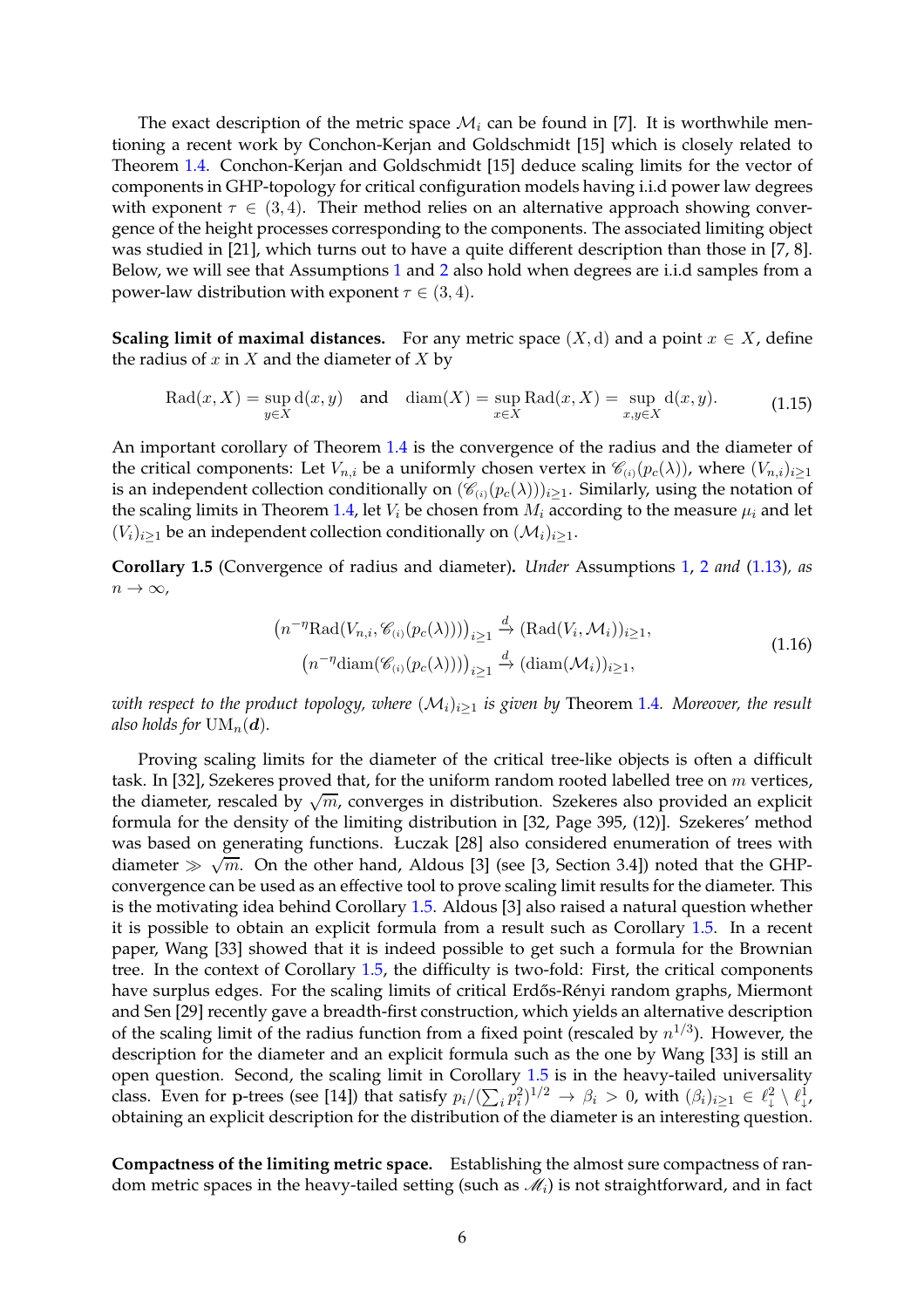the compactness may not hold for all  $\bm{\theta} \in \ell^3_1 \setminus \ell^2_1$ . It is interesting to find an explicit criterion for the compactness of the limiting objects  $\mathcal{M}_i$  in terms of the underlying parameters.

Indeed, in the context of compactness of limits of p-trees, Aldous, Miermont and Pitman [\[4](#page-23-17), Section 7] states an additional condition, which was conjectured to be necessary and sufficient for the compactness of limits of p-trees. In the context of critical random graphs, a recent paper by Broutin, Duquesne, and Wang [\[13](#page-23-18)] shows that the following criterion, analogous to [\[4\]](#page-23-17), is sufficient for the almost sure compactness of  $\mathcal{M}_i$ :

$$
\int_{1}^{\infty} \frac{\mathrm{d}u}{\Psi_{\theta}(u)} < \infty, \quad \text{where} \quad \Psi_{\theta}(u) = \sum_{i \ge 1} \theta_i (e^{-u\theta_i} - 1 + u\theta_i). \tag{1.17}
$$

<span id="page-6-1"></span>Our GHP convergence indirectly yields a sufficient condition for the compactness of the limiting metric space almost surely, given as follows:  $\boldsymbol{\theta} \in \ell^3_+ \setminus \ell^2_{\downarrow}$ ,

$$
\inf_{i} \theta_{i+1}^{\tau-2} \sum_{j=1}^{i} \theta_j > 0, \quad \text{and} \quad \sum_{i \ge 1} \theta_i e^{-\varepsilon \sum_{j \le i} \theta_j^2} < \infty, \ \forall \varepsilon > 0. \tag{1.18}
$$

<span id="page-6-0"></span>To see the first condition, take  $d_{i+1} < l \leq d_i$ , where i is fixed, and note that  $\mathbb{P}(D_n^* \geq l)$ 1  $\frac{1}{\ell_n}\sum_{j=1}^i d_j \geq c_0 d_{i+1}^{-(\tau-2)}$  and that  $n^{-\alpha}d_i \to \theta_i$ . The second condition is an asymptotic version of [\(1.10\)](#page-3-4). The condition in [\(1.18\)](#page-6-0) is weaker than assuming  $\theta_i = i^{-\alpha}$  as in [\[8\]](#page-23-10). For example,  $\theta_i \ge$  $i^{-\alpha}$  satisfies [\(1.18\)](#page-6-0). Let us now show that only the first condition in [\(1.18\)](#page-6-0) implies the condition in [\(1.17\)](#page-6-1). Fix  $M\geq 1$  such that  $\theta_{i+1}^{\tau-2}\sum_{j=1}^i\theta_j\geq 1/M$  for all  $i\geq 1.$  Now, for  $u\in(\frac{1}{\theta_i})$  $\frac{1}{\theta_i}, \frac{1}{\theta_{i+1}}$  $\frac{1}{\theta_{i+1}}$ ],

$$
\Psi_{\theta}(u) \ge C \bigg[ \sum_{k=1}^{i} u \theta_k^2 + \sum_{k=i+1}^{\infty} u^2 \theta_k^2 \bigg] \ge C u \theta_{i+1} \sum_{k=1}^{i} \theta_k
$$
\n
$$
\ge \frac{C u \theta_{i+1}^{\tau - 2} \sum_{k=1}^{i} \theta_k}{\theta_i^{\tau - 3}} \ge \frac{C u}{M \theta_i^{\tau - 3}} \ge \frac{C u^{\tau - 2}}{M},
$$
\n(1.19)

where  $C > 0$  is a constant. Thus,  $\int_{\theta_1^{-1}}^{\infty}$  $\frac{\mathrm{d}u}{\Psi_{\theta}(u)} \leq \frac{C}{M}$  $\frac{C}{M}\int_1^\infty u^{-(\tau-2)}\mathrm{d}u\, < \, \infty$  (since  $\tau \, > \, 3$ ), which yields [\(1.17\)](#page-6-1).

**Remark 2.** The discussion about the compactness of the limiting metric space shows that the GHP-convergence cannot possibly be established under Assumption [1](#page-2-0) from [\[7](#page-23-0)], because that would imply the almost sure compactness of the limiting metric space only assuming that  $\bm{\theta} \in \ell^3_\downarrow \setminus \ell^2_\downarrow$ . To see this, note that [\(1.17\)](#page-6-1) is strictly stronger than assuming  $\bm{\theta} \in \ell^3_\downarrow \setminus \ell^2_\downarrow$ , which can be seen for example by taking  $\theta_i = i^{-1/2}$ . Indeed, for  $u \in (\theta_2^{-1}, \infty)$ , let  $i_0 = i_0(u)$  be such that  $\theta_{i_0}^{-1} < u \le \theta_{i_0+1}^{-1}$ , i.e.,  $\sqrt{i_0} < u \le \sqrt{i_0+1}$ . Then, as  $u \to \infty$ ,

$$
\Psi_{\theta}(u) \le C \bigg[ \sum_{i \le i_0} \theta_i (u \theta_i) + \sum_{i > i_0} \theta_i (u \theta_i)^2 \bigg] = C \bigg[ u \sum_{i \le u^2} \frac{1}{i} + u^2 \sum_{i > u^2} \frac{1}{i^{3/2}} \bigg] \le C [u \log u + u], \quad (1.20)
$$

and thus [\(1.17\)](#page-6-1) cannot hold.

**Verifying the assumptions in the power-law case.** Assumption [1](#page-2-0) is the general set of assumptions on the degree distribution under which the scaling limit for the component sizes, surplus edges and the metric structure of critical configuration model was identified in [\[7](#page-23-0), [16](#page-23-6)] in the heavy-tailed universality class. As important examples, these assumptions were shown to apply to configuration models with a power-law degree distribution with exponent  $\tau \in$  $(3, 4)$  [\[16,](#page-23-6) Section 2]. More precisely, if F is a distribution function on the non-negative integers satisfying  $[1 - F](x) = (1 + o(1))Cx^{-(\tau-1)}$  $[1 - F](x) = (1 + o(1))Cx^{-(\tau-1)}$  $[1 - F](x) = (1 + o(1))Cx^{-(\tau-1)}$  as  $x \to \infty$ , then Assumptions 1 is satisfied when (i)  $d_i = [1 - F]^{-1}(i/n)$ , and when (ii)  $d_i$  are the order statistics of an i.i.d. sample from  $F$  (we add a dummy half-edge to vertex 1 if  $\sum_{i\in [n]}d_i$  is odd). Let us now show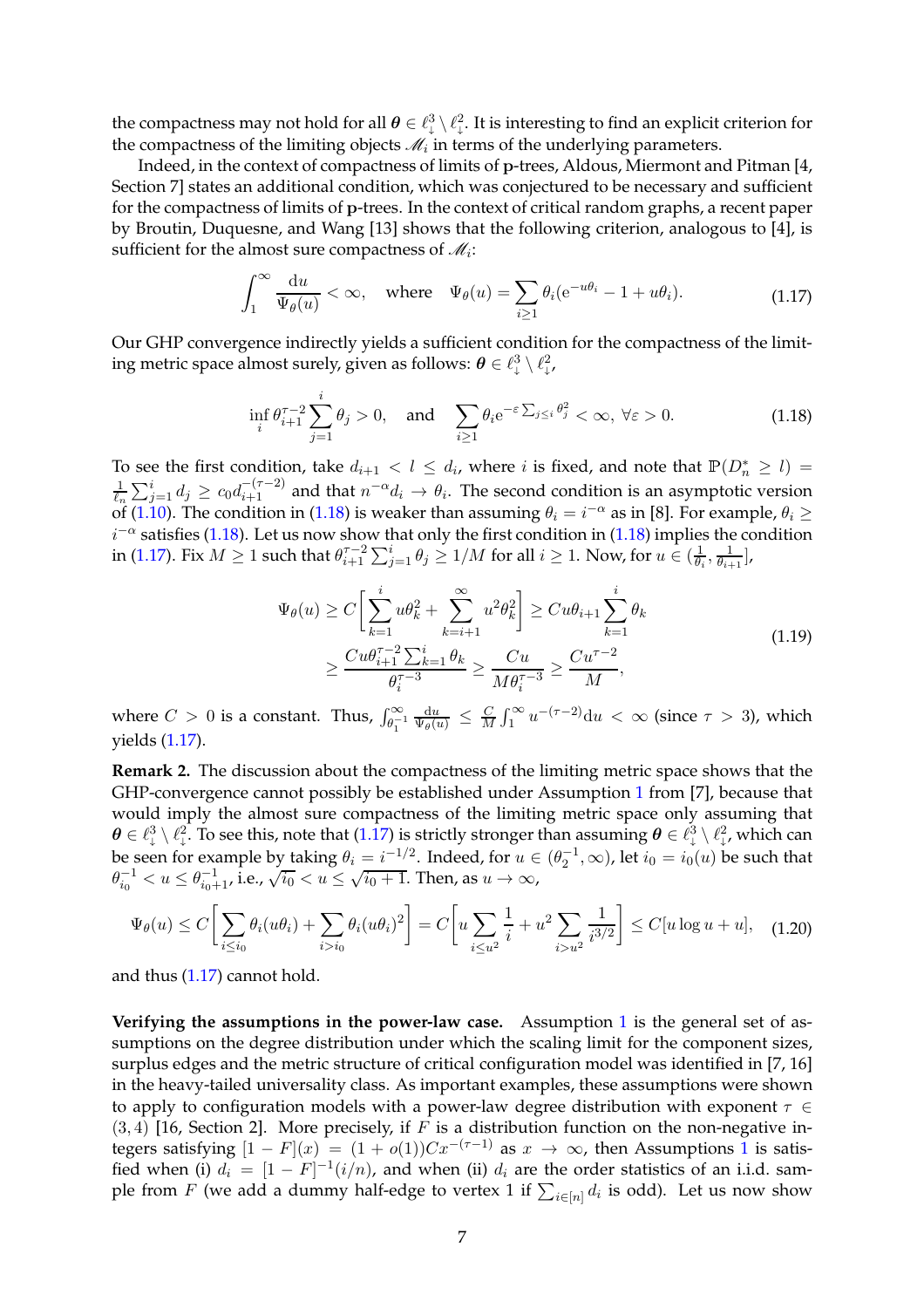that Assumption [2](#page-3-1) also holds in both settings. For case (i), let  $G = 1 - F$  and note that 1  $\frac{1}{n}\sum_{i\in [n]}G^{-1}(i/n) \,=\, \int_0^1 G^{-1}(x)\text{d}x + o(1) \,=\, \mathbb{E}[D] + o(1)$ , where  $D$  has distribution function F. Similarly,

$$
\frac{1}{n} \sum_{i \in [n]} G^{-1}(i/n) \mathbb{1} \left\{ G^{-1}(i/n) \ge l \right\} = \int_0^{G(l)} G^{-1}(x) dx + o(1)
$$
\n
$$
= \int_l^{\infty} z dF(z) + o(1) = \mathbb{E}[D] \mathbb{P}(D^* \ge l) + o(1),
$$
\n(1.21)

where  $D^*$  is the size-biased version of D, i.e.,  $\mathbb{P}(D^* = k) = k\mathbb{P}(D = k)/\mathbb{E}[D]$  for all  $k \geq 1$ . Assumption [2](#page-3-1) (i) follows using the fact that D has a power-law distribution with exponent  $\tau$ . Next, note that

$$
d_i = \left(\frac{n^{\alpha} C_F^{\alpha}}{i^{\alpha}}\right) (1 + o(1)),\tag{1.22}
$$

<span id="page-7-0"></span>uniformly over  $i = o(n)$  (see [\[16](#page-23-6), Section 2.1]). Taking  $K_n \gg (\log(n))^{1/(1-2\alpha)}$ , it follows that

$$
n^{-2\alpha} \sum_{i \le K_n} d_i^2 = C(1 + o(1)) \sum_{i \le K_n} i^{-2\alpha} \gg \log(n). \tag{1.23}
$$

Moreover, [\(1.22\)](#page-7-0), together with the fact that  $n^{-2\alpha}\sum_{j uniformly over$  $i \leq K_n$ , verifies Assumption [2](#page-3-1) (iii).

For case (ii), consider the following construction: Let  $(E_j)_{j\geq 1}$  be i.i.d. Exponential(1) random variables, let  $\Gamma_i = \sum_{j=1}^i E_j$  be a Gamma random variable, and define  $d_i = (1 - F)^{-1}(\Gamma_i/\Gamma_{n+1})$ . Then  $(d_i)_{i\in[n]}$  have the same distribution as the order-statistics of an i.i.d. sample from F (see [\[12](#page-23-19), Section 13.6]). Thus,

$$
d_i = \left(\frac{\Gamma_{n+1}^{\alpha} C_F^{\alpha}}{\Gamma_i^{\alpha}}\right) (1 + o(1)),\tag{1.24}
$$

uniformly over  $i = o(n)$  (see [\[16](#page-23-6), Section 2.1]). Moreover,  $\Gamma_i/i \to 1$  almost surely as  $i \to \infty$  by the law of large numbers. Thus, for any  $\varepsilon > 0$ , there exists  $M = M(\varepsilon) > 0$  such that

$$
\mathbb{P}(\exists i \ge 1 : \Gamma_i \notin [i/M, iM]) < \varepsilon. \tag{1.25}
$$

On the event  $\Gamma_i \in [i/M, iM]$ , we can verify Assumption [2](#page-3-1) using identical argument as in case (i).

**Proof ideas and technical motivation for this work.** The proof of Theorem [1.1](#page-3-0) consists of two main steps, that form the key ideas in the argument. The first step is to show that the neighborhoods of the high-degree vertices, called *hubs,* have mass  $\Theta_{\mathbb{P}}(n^{\rho})$ . Secondly, the probability of any small  $\epsilon n^{\eta}$  neighborhood not containing hubs is small. These two facts, summarized in Propositions [2.1](#page-8-0) and [2.2](#page-8-1) below, together ensure that the total mass of any neighborhood of  $\mathcal{C}_{(i)}$ of radius  $\epsilon n^{\eta}$  is bounded away from zero. These two facts were proved in [\[8](#page-23-10)] in the context of rank-one inhomogeneous random graphs. However, the proof techniques are completely different here. The main advantage in [\[8\]](#page-23-10) was that the breadth-first exploration of components could be dominated by a branching process with *mixed Poisson* progeny distribution that is *independent of n*. This allows one to use existing literature to estimate the probabilities that a long path exists in the branching process. However, such a technique is specific to rank-one inhomogeneous random graphs and does not work in the cases where the above stochastic domination does not hold. This was one of the technical motivations for this work. Moreover, the final section contains results about exponential tail-bounds for the number of edges in large critical components (Proposition [4.1\)](#page-11-0), as well as a coupling of the neighborhood explo-ration with a branching process with stochastically larger progeny distribution (Section [4.2\)](#page-13-0), which are both interesting in their own right.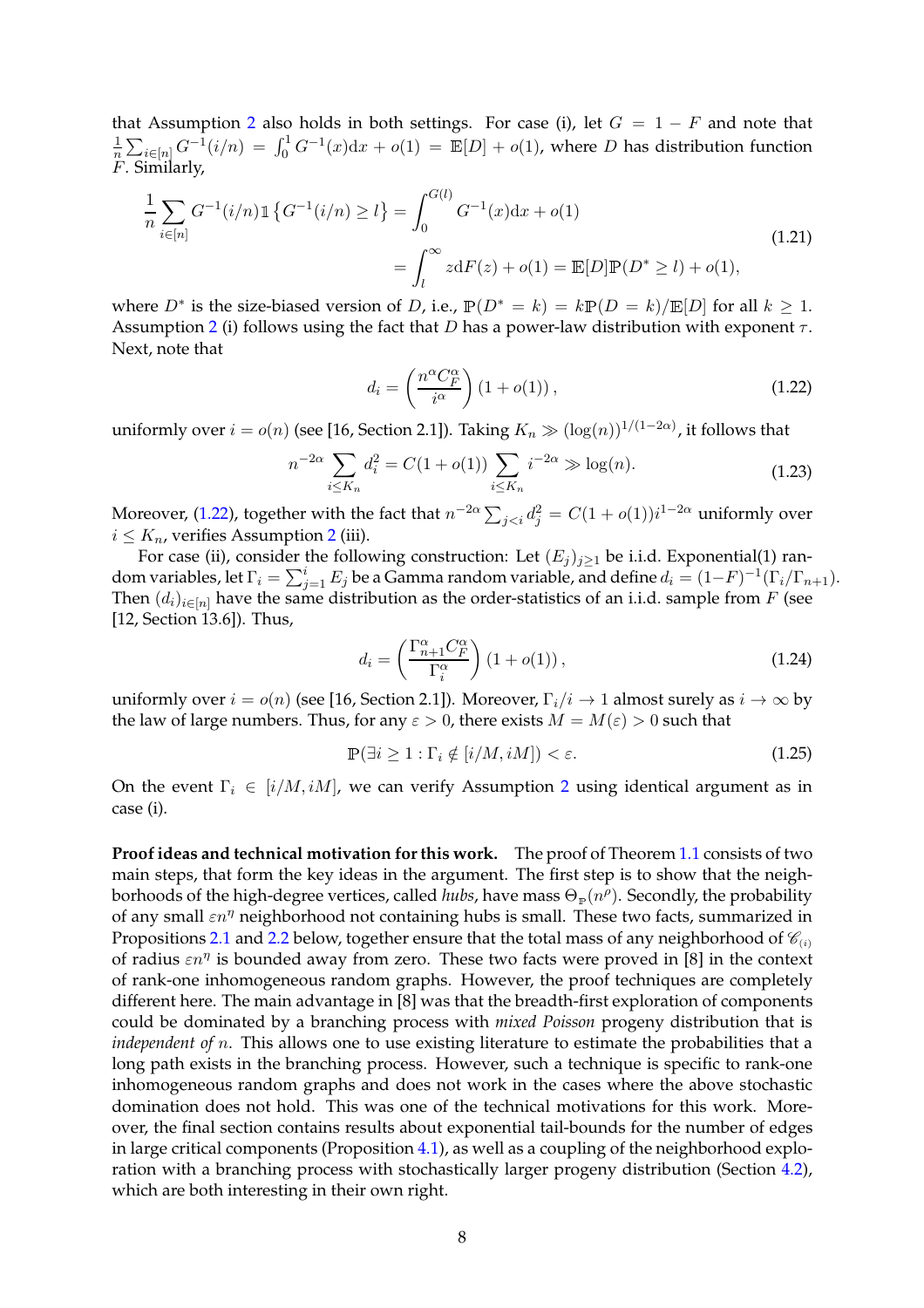**Organization of this paper.** The rest of this paper is organized as follows: In Section [2,](#page-8-2) we state two key propositions, the first involving the total mass of small neighborhoods, and the second involving a bound on the diameter of a *slightly subcritical*  $CM_n(d)$ . The proof of Theorem [1.1](#page-3-0) is completed in Section [2.](#page-8-2) In Section [3,](#page-9-0) we derive the required bounds on the total mass of small neighborhoods. In Section [4,](#page-11-1) we obtain bounds on the diameter of the connected components after removing the high-degree vertices.

### <span id="page-8-2"></span>**2 Proof of the global lower mass-bound**

In this section, we first state the two key ingredients in Propositions [2.1](#page-8-0) and [2.2,](#page-8-1) and then complete the proof of Theorem [1.1.](#page-3-0) The proofs of Propositions [2.1](#page-8-0) and [2.2](#page-8-1) are given in the subsequent sections. The first ingredient shows that hub  $i$  has sufficient mass close to it with high probability:

<span id="page-8-0"></span>**Proposition 2.[1](#page-2-0).** *Assume that* Assumptions 1 *and* [\(1.6\)](#page-2-1) *hold.* Recall that  $\mathcal{N}_v(\delta)$  denotes the  $\delta n^{\eta}$ *neighborhood of v. For each fixed*  $i \ge 1$  *and*  $\varepsilon_2 > 0$ *, there exists*  $\delta_{i,\varepsilon_2} > 0$  *and*  $n_{i,\varepsilon_2} \ge 1$  *such that, for* any  $\delta \in (0, \delta_{i, \varepsilon_2}]$  and  $n \geq n_{i, \varepsilon_2}$ ,

<span id="page-8-4"></span>
$$
\mathbb{P}\left(|\mathcal{N}_i(\delta)| \le \theta_i \delta n^{\rho}\right) \le \frac{\varepsilon_2}{2^{i+1}}.\tag{2.1}
$$

Next, we need some control on the diameter of the graph after removing the hubs. Denote by  $\mathcal{G}_n^{>K}$  the graph obtained by removing the vertices  $[K] = \{1, \ldots, K\}$  having the largest degrees and the edges incident to them from  $\text{CM}_n(d)$ . Note that  $\mathcal{G}_n^{>K}$  is a configuration model conditionally on its degree sequence. Let  $\Delta^{&>}$  denote the maximum of the diameters of the connected components of  $\mathcal{G}_n^{>K}$ . The following proposition shows that, for large  $K$ ,  $\Delta^{>K}$  is small with high probability:

<span id="page-8-1"></span>**Proposition [2](#page-3-1).2.** *Assume that* Assumptions [1,](#page-2-0) 2 *and* [\(1.6\)](#page-2-1) *hold. Then, for any*  $\varepsilon_1$ ,  $\varepsilon_2 > 0$ *, there exists*  $K = K(\varepsilon_1, \varepsilon_2)$  and  $n_0 = n_0(\varepsilon_1, \varepsilon_2)$  such that for all  $n \ge n_0$ ,

<span id="page-8-3"></span>
$$
\mathbb{P}\left(\Delta^{>K} > \varepsilon_1 n^{\eta}\right) \le \frac{\varepsilon_2}{4}.\tag{2.2}
$$

We now prove Theorem [1.1](#page-3-0) assuming Propositions [2.1](#page-8-0) and [2.2:](#page-8-1)

*Proof of Theorem* [1.1.](#page-3-0) Fix  $i \geq 1$  and  $\varepsilon_1, \varepsilon_2 > 0$ . For a component  $\mathscr{C} \subset \mathrm{CM}_n(d)$ , we write  $\Delta(\mathscr{C})$ to denote its diameter. Let us choose K and  $n_0$  so that [\(2.2\)](#page-8-3) holds for all  $n \geq n_0$ . In view of Proposition [2.1,](#page-8-0) let  $\delta_0 = \min\{\varepsilon_1, \delta_{1,\varepsilon_2}, \dots, \delta_{K,\varepsilon_2}\}/2$ , and  $n'_0 = \max\{n_0, n_{1,\varepsilon_2}, \dots, n_{K,\varepsilon_2}\}.$  Thus, for all  $n \geq n'_0$ , [\(2.1\)](#page-8-4) is satisfied for all  $i \in [K]$ . Define

$$
F_1 := \{ \Delta^{>K} < \varepsilon_1 n^{\eta}/2 \}, \quad F_2 := \{ \Delta(\mathscr{C}_{(i)}) > \varepsilon_1 n^{\eta}/2 \}. \tag{2.3}
$$

Notice that, on the event  $F_1 \cap F_2$ , it must be the case that one of the vertices in [K] belongs to  $\mathscr{C}_{(i)}$ , and that the union of the neighborhoods of [K] of radius  $\lceil \varepsilon_1 n^{\eta}/2 \rceil + 1 \approx \varepsilon_1 n^{\eta}/2$  covers  $\mathscr{C}_{(i)}$ . Therefore, given any vertex  $v \in \mathscr{C}_{(i)}$ ,  $\mathcal{N}_v(\varepsilon_1)$  contains at least one of the neighborhoods  $(\mathcal{N}_j(\varepsilon_1/2))_{j\in [K]}$ . This observation yields that

$$
\inf_{v \in \mathscr{C}_{(i)}} n^{-\rho} |\mathcal{N}_v(\varepsilon_1)| \ge \min_{j \in [K]} n^{-\rho} |\mathcal{N}_j(\varepsilon_1/2)| \ge \min_{j \in [K]} n^{-\rho} |\mathcal{N}_j(\delta_0)|. \tag{2.4}
$$

<span id="page-8-5"></span>Thus, for all  $n \geq n'_0$ 

$$
\mathbb{P}\left(F_1 \cap F_2 \cap \left\{\inf_{v \in \mathscr{C}_{(i)}} n^{-\rho} |\mathcal{N}_v(\varepsilon_1)| \le \theta_K \delta_0\right\}\right)
$$
\n
$$
\le \sum_{j \in [K]} \mathbb{P}\left(|\mathcal{N}_j(\delta)| \le \theta_j \delta_0 n^{\rho}\right) \le \sum_{j=1}^K \frac{\varepsilon_2}{2^{j+1}} \le \frac{\varepsilon_2}{2},\tag{2.5}
$$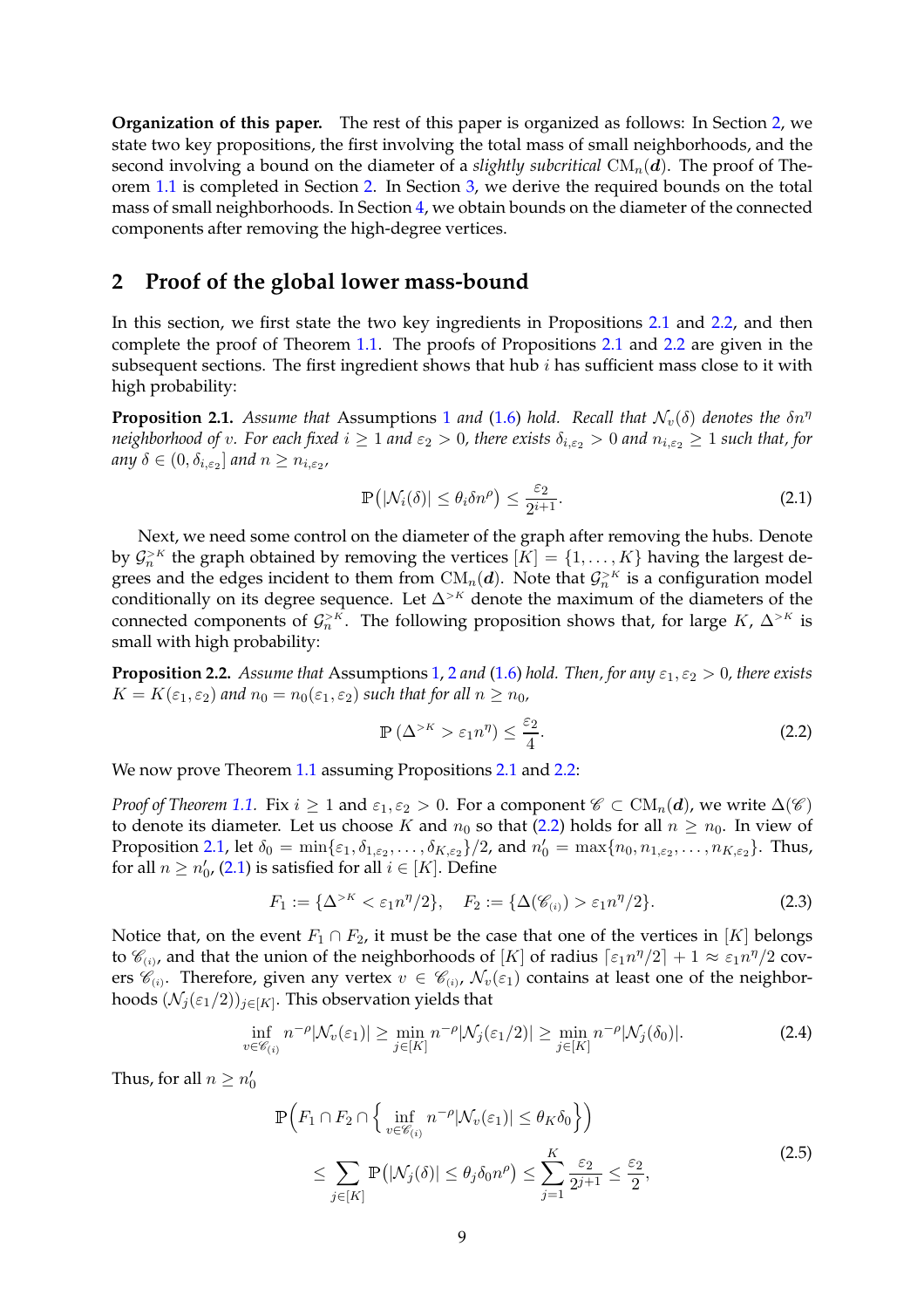where the one-but-last step follows from Proposition [2.1.](#page-8-0) Further, on the event  $F_2^c$ ,  $|\mathcal{N}_v(\varepsilon_1)|$  =  $|\mathscr{C}_{(i)}|$  for all  $v \in \mathscr{C}_{(i)}$ . Moreover, using [\(1.8\)](#page-2-4), it follows that  $n^{-\rho}|\mathscr{C}_{(i)}|$  converges in distribution to a random variable with strictly positive support. Using the Portmanteau theorem, the above implies that for any  $\delta'_0>0$ , there exists  $\tilde{n}_0=\tilde{n}_0(\varepsilon_2,\delta'_0)$  such that, for all  $n\geq \tilde{n}_0$ ,

$$
\mathbb{P}\left(n^{-\rho}|\mathscr{C}_{(i)}| \le \delta_0'\right) \le \frac{\varepsilon_2}{4}.\tag{2.6}
$$

Therefore,

<span id="page-9-1"></span>
$$
\mathbb{P}\left(F_2^c \cap \left\{\inf_{v \in \mathscr{C}_{(i)}} n^{-\rho} |\mathcal{N}_v(\varepsilon_1)| \le \delta_0' \right\}\right) \le \frac{\varepsilon_2}{4}.\tag{2.7}
$$

Now, using [\(2.5\)](#page-8-5), [\(2.7\)](#page-9-1) together with Proposition [2.2,](#page-8-1) it follows that, for any  $n \ge \max\{n_0', \tilde{n}_0\}$ , and  $K$  chosen as above,

$$
\mathbb{P}\left(\inf_{v\in\mathscr{C}_{(i)}}n^{-\rho}|\mathcal{N}_v(\varepsilon_1)|\leq \min\{\delta'_0,\theta_K\delta_0\}\right)\leq \varepsilon_2.
$$
\n(2.8)

This completes the proof of Theorem [1.1.](#page-3-0)

## <span id="page-9-0"></span>**3 Lower bound on the total mass of neighborhoods of hubs**

In this section, we prove Proposition [2.1.](#page-8-0)

*Proof of Proposition* [2.1.](#page-8-0) Let us denote the component of  $CM_n(d)$  containing vertex i by  $\mathcal{C}(i)$ . Consider the breadth-first exploration of  $\mathcal{C}(i)$  starting from vertex *i*, given by the following exploration algorithm [\[16](#page-23-6)]:

<span id="page-9-2"></span>**Algorithm 1** (Exploring the graph)**.** The algorithm carries along vertices that can be alive, active, exploring and killed, and half-edges that can be alive, active or killed. We sequentially explore the graph as follows:

- (S0) At stage  $l = 0$ , all the vertices and the half-edges are *alive*, and only the half-edges associated to vertex i are *active*. Also, there are no *exploring* vertices except i.
- (S1) At each stage l, take an active half-edge  $e$  of an exploring vertex  $v$  and pair it uniformly to another alive half-edge  $f$ . Kill  $e, f$ . If  $f$  is incident to a vertex  $v'$  that has not been discovered before, then declare all the half-edges incident to  $v'$  (if any) active, except  $f$ . If  $degree(v') = 1$  (i.e. the only half-edge incident to  $v'$  is  $f$ ) then kill  $v'$ . Otherwise, declare  $v'$  to be active and larger than all other vertices that are alive. After killing  $e$ , if  $v$  does not have another active half-edge, then kill  $v$  also.
- (S2) Repeat (S1) until there is no active half-edges left.

Call a vertex *discovered* if it is either active or killed. Let  $\mathcal{V}_l$  denote the set of vertices discovered up to time l and  $\mathcal{I}_j^n(l) := \mathbbm{1}\{j \in \mathcal{V}_l\}$ . Define the exploration process by

<span id="page-9-3"></span>
$$
S_n(l) = d_i + \sum_{j \neq i} d_j T_j^n(l) - 2l = d_i + \sum_{j \neq i} d_j \left( T_j^n(l) - \frac{d_j}{\ell_n} l \right) + \left( \frac{1}{\ell_n} \sum_{j \neq i} d_j^2 - 2 \right) l. \tag{3.1}
$$

Note that the exploration process keeps track of the number of active half-edges. Thus,  $\mathcal{C}(i)$ is explored when  $S_n$  hits zero. Moreover, since one edge is explored at each step, the hitting time of zero is the total number of edges in  $\mathscr{C}(i)$ . Define the re-scaled version  $\bar{S}_n$  of  $S_n$  by  $\bar{S}_n(t) = n^{-\alpha} S_n(\lfloor tn^\rho \rfloor)$ . Then, by Assumption [1](#page-2-0) and [\(1.6\)](#page-2-1),

$$
\bar{S}_n(t) = \theta_i - \frac{\theta_i^2 t}{\mu} + n^{-\alpha} \sum_{j \neq i} d_j \left( \mathcal{I}_j^n(t n^{\rho}) - \frac{d_j}{\ell_n} t n^{\rho} \right) + \lambda t + o(1). \tag{3.2}
$$

 $\Box$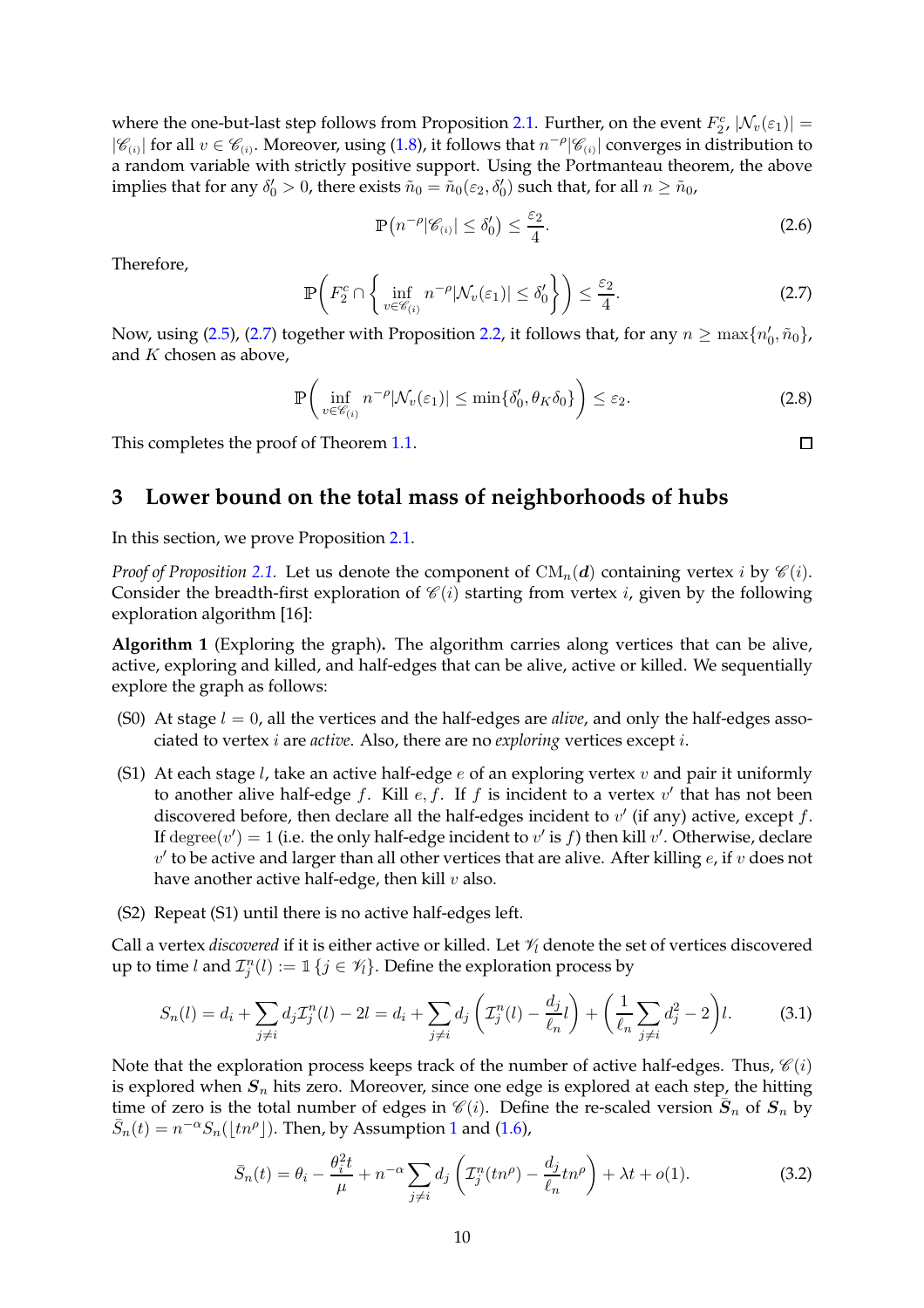The convergence of this exploration process was considered in [\[16,](#page-23-6) Theorem 8] except for the fact that the exploration process started at zero in [\[16](#page-23-6)]. However, using identical arguments to [\[16](#page-23-6), Theorem 8], it can be shown that

$$
\bar{S}_n \stackrel{d}{\to} S_\infty,\tag{3.3}
$$

<span id="page-10-0"></span>with respect to the Skorohod  $J_1$ -topology, where

$$
S_{\infty}(t) = \theta_i - \frac{\theta_i^2 t}{\mu} + \sum_{j \neq i} \theta_j \left( \mathcal{I}_j(t) - \frac{\theta_j t}{\mu} \right) + \lambda t,
$$
\n(3.4)

with  $\mathcal{I}_i(s) := \mathbb{1}\{\xi_i \leq s\}$  and  $\xi_i \sim \text{Exponential}(\theta_i/\mu)$  independently of each other.

Let  $h_n(u)$  (respectively  $h_{\infty}(u)$ ) denote the first hitting time of  $\bar{S}_n$  (respectively  $S_{\infty}$ ) of u. More precisely,

$$
h_n(u) := \inf \left\{ t : \bar{S}_n(t) \le u \text{ or } \lim_{t' \nearrow t} \bar{S}_n(t') \le u \right\},\tag{3.5}
$$

and define  $h_{\infty}(u)$  similarly by replacing  $\bar{S}_n(t)$  by  $\bar{S}_{\infty}(t)$ . Note that using [\[16,](#page-23-6) Lemma 36], the distribution of  $h_{\infty}(u)$  does not have any atoms and therefore, for any  $\varepsilon_2 > 0$ , there exists  $\beta_{\varepsilon_2,i} > 0$  such that

$$
\mathbb{P}\big(h_{\infty}(\theta_i/2) \leq \beta_{\varepsilon_2,i}\big) \leq \frac{\varepsilon_2}{2^{i+1}}.
$$

<span id="page-10-1"></span>Now we use the following fact:

 ${\bf Fact \ 1.}$   $Let$   $(X_n(t))_{t\geq 0}$   $\stackrel{d}{\to}$   $(X(t))_{t\geq 0}$  in Skorohod  $J_1$ -topology and let  $h(X_n)$  (respectively  $h(X)$ ) denote *the hitting time to zero of*  $X_n$  *(respectively X). Then,*  $\liminf_{n\to\infty} P(h(X_n) > a) \geq P(h(X) > a)$ *, for all*  $a > 0$ *.* 

*Proof.* Let  $(f_n)_{n>1}$  be such that  $h(f_n) \le a$  for all  $n \ge 1$  and  $f_n \to f$  in Skorohod  $J_1$ -topology as  $n \to \infty$ . Now,  $h(f_n) \le a$  implies that  $\inf_{t \in [0,a]} f_n(t) = 0$ . Using [\[34,](#page-24-5) Theorem 13.4.1], it follows that  $\inf_{t\in[0,a]} f(t) = 0$  and thus  $h(f) \le a$ . Thus, we have shown that  $\{f : h(f) \le a\}$  is a closed set in the Skorohod  $J_1$ -topology, and therefore  $\{f : h(f) > a\}$  is an open set. The proof follows using the Portmanteau theorem [9, Theorem 2.1 (iv)]. using the Portmanteau theorem [\[9,](#page-23-20) Theorem 2.1 (iv)].

Using [\(3.3\)](#page-10-0) and Fact [1,](#page-10-1) there exists  $n_{i,\varepsilon_2} \geq 1$  such that, for all  $n \geq n_{i,\varepsilon_2}$ ,

$$
\mathbb{P}(h_n(\theta_i/2) \le n^{\rho}\beta_{\varepsilon_2,i}) \le \frac{\varepsilon_2}{2^i}.
$$
\n(3.6)

Firstly the goal is to show that there exists a  $\delta_{i,\varepsilon}$  such that for any  $\delta\in(0,\delta_{i,\varepsilon_2}]$ ,

$$
\sum_{k \in \mathcal{N}_i(\delta)} d_k \le \theta_i \delta n^{\rho} \quad \Longrightarrow \quad h_n(\theta_i/2) \le n^{\rho} \beta_{\varepsilon_2, i}.
$$
\n(3.7)

<span id="page-10-2"></span>Recall that  $\mathcal{N}_v(\delta)$  denotes the  $\delta n^{\eta}$  neighborhood of v in CM<sub>n</sub>(d). To prove [\(3.7\)](#page-10-2), let  $\partial(j)$  denote the set of vertices at distance j from i. Let  $E_{i1}$  denote the total number of edges between vertices in  $\partial(j)$  and  $\partial(j-1)$ , and let  $E_{i2}$  denote the number of edges within  $\partial(j-1)$ . Define  $E_j=E_{j1}+E_{j2}$ . Fix any  $\delta<2\beta_{\varepsilon_2,i}/\theta_i$ . Note that if  $\sum_{k\in\mathcal{N}_i(\delta)}d_k\leq \theta_i\delta n^\rho$ , then the total number of edges in  $\mathcal{N}_i(\delta)$  is at most  $\theta_i \delta n^{\rho}/2$ . Thus there exists  $j \leq \delta n^{\eta}$  such that  $E_j \leq \theta_i \delta n^{\rho}/2\delta n^{\eta} =$  $\theta_i n^{\alpha}/2$ . This implies that  $S_n$  must go below  $\theta_i n^{\alpha}/2$  before exploring all the vertices in  $\mathcal{N}_i(\delta)$ . This is because we are exploring the components in a breadth-first manner and  $\bar{\bm{S}}_n$  keeps track of the number of active half-edges which are the potential connections to vertices at the next level. Since one edge is explored in each time step, and we rescale time by  $n^{\rho}$ , this implies that

$$
h_n(\theta_i/2) \le \frac{1}{2} n^{-\rho} \sum_{k \in \mathcal{N}_i(\delta)} d_k \le \theta_i \delta/2 \le \beta_{\varepsilon_2, i}.
$$
 (3.8)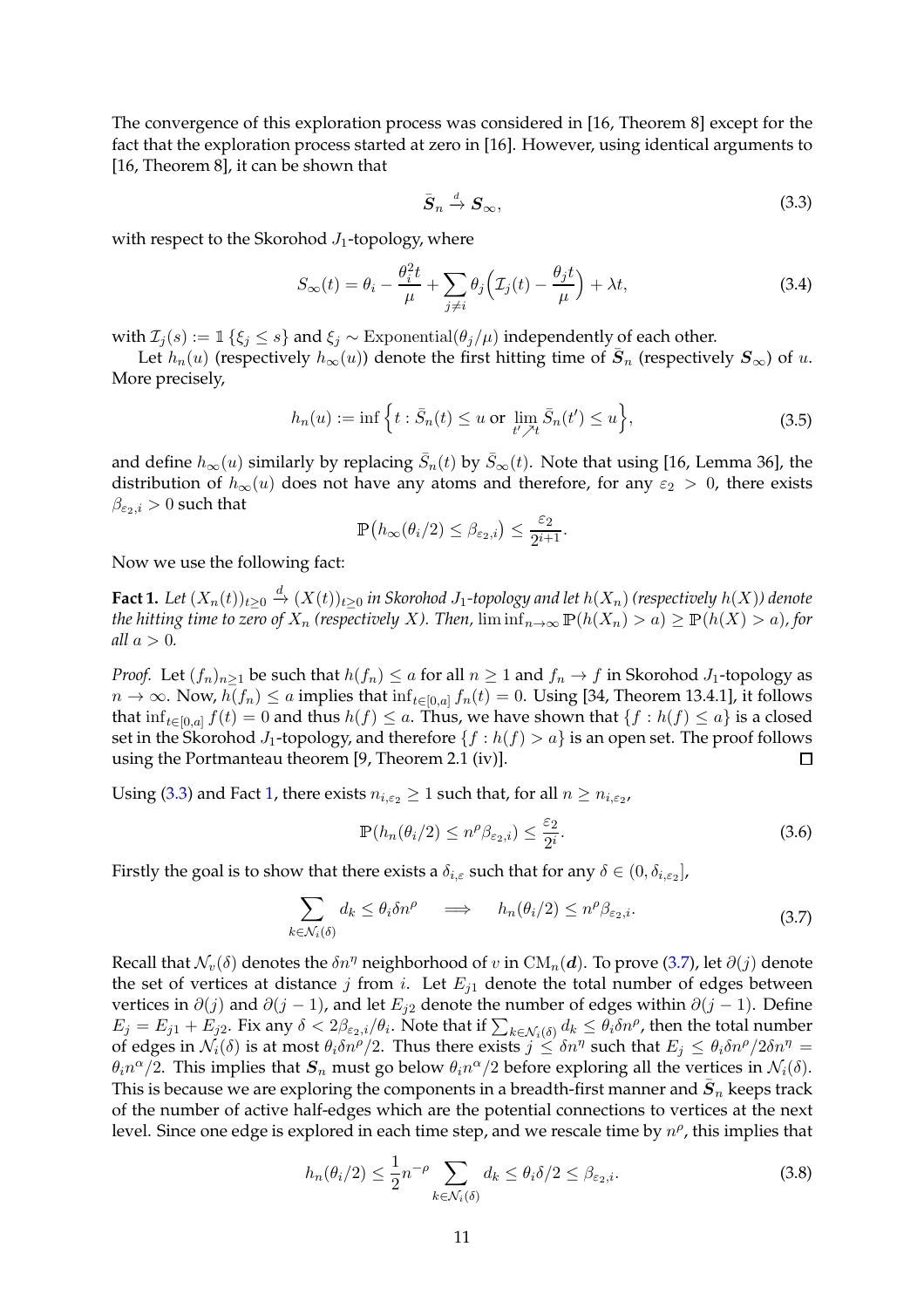Therefore, for all  $n \geq n_{i,\varepsilon_2}$ ,

<span id="page-11-2"></span>
$$
\mathbb{P}\bigg(\sum_{k\in\mathcal{N}_i(\delta)}d_k \leq \theta_i \delta n^{\rho}\bigg) \leq \mathbb{P}(h_n(\theta_i/2) \leq \beta_{\varepsilon_2,i}) \leq \frac{\varepsilon_2}{2^i}.\tag{3.9}
$$

Finally, to conclude Proposition [2.1](#page-8-0) from [\(3.9\)](#page-11-2), we use the following result from [\[16](#page-23-6), Lemma 22]: For any  $T > 0$ ,

$$
\sup_{u \le T} \left| \sum_{i \in [n]} \mathcal{I}_i^n(un^\rho) - un^\rho \right| = o_\mathbb{P}(n^\rho). \tag{3.10}
$$

This implies that the difference between the number of edges and the number of vertices explored upto time  $un^{\rho}$  is  $o_{\mathbb{P}}(n^{\rho})$  uniformly over  $u \leq T$ . The proof of Proposition [2.1](#page-8-0) now follows.  $\Box$ 

### <span id="page-11-1"></span>**4 Diameter after removing hubs**

Throughout the remainder of the paper, we fix the convention that  $C, C', C'' > 0$  etc. denote constants whose value can change from line to line. Recall the definition of the graph  $\mathcal{G}^{>K}_n$  from Proposition [2.2.](#page-8-1) If we keep on exploring  $\mathcal{G}^{>K}_n$  in a breadth-first manner using Algorithm [1](#page-9-2) and ignore the cycles created, then we get a random tree. The idea is to couple neighborhoods in  $\mathcal{G}_n^{>K}$  with a suitable branching process such that the progeny distribution of the branching process dominates the number of children of each vertex in the breadth-first tree. Therefore, when there is a long path in  $\mathcal{G}_n^{>K}$  that makes the diameter large, that long path must be present in the branching process as well under the above coupling. In this way, the question about the diameter of  $\mathcal{G}_n^{>K}$  reduces to the question about the height of a branching process. To estimate the height suitably, we use a recent beautiful proof technique by Addario-Berry [\[1](#page-23-21)] which allows one to relate the height of a branching process to the sum of inverses of the associated breadth-first random walk.

In Section [4.1,](#page-11-3) we establish large deviation bounds for the number of edges within components. This allows us to formulate the desired coupling in Section [4.2.](#page-13-0) In Section [4.3,](#page-15-0) we analyze the breadth-first random walk to show that it is unlikely that the height of the branching process is larger than  $\epsilon n^{\eta}$ . These bounds are different from those derived in [\[1](#page-23-21)] since our branching process depends on  $n$  and there is a joint scaling involved between the distances and the law of the branching process.

### <span id="page-11-3"></span>**4.1 Asymptotics for the number of edges**

<span id="page-11-0"></span>For a graph  $G$ , let  $E(G)$  denote the number of edges in  $G$ .

**Proposition 4.[1](#page-2-0).** *Suppose that* Assumption 1 *and* [\(1.6\)](#page-2-1) *hold. There exists*  $\varepsilon_0 > 0$  *such that for all*  $\varepsilon \in (0, \varepsilon_0)$ , and for all sufficiently large *n*,

$$
\mathbb{P}(\mathcal{E}(\mathscr{C}(i)) > n^{\rho + \varepsilon}) \le C e^{-C'n^{\varepsilon/2}},\tag{4.1}
$$

*for some absolute constants*  $C, C' > 0$  *and all*  $i \in [n]$ *.* 

The proof of Proposition [4.1](#page-11-0) relies on concentration techniques for martingales. We start by defining the relevant notation. Consider exploring  $CM_n(d)$  with Algorithm [1,](#page-9-2) and let the associated exploration process be defined in [\(3.1\)](#page-9-3). Let us denote the degree of the vertex found at step l by  $\bar{d}_{(l)}$ . If no new vertex is found at step l, then  $d_{(l)} = 0$ . Also, let  $\mathscr{F}_l$  denote the sigma-algebra containing all the information revealed by the exploration process upto time  $l$ . Thus,

$$
S_n(0) = d_i, \quad \text{and} \quad S_n(l) = S_n(l-1) + (d_{(l)} - 2). \tag{4.2}
$$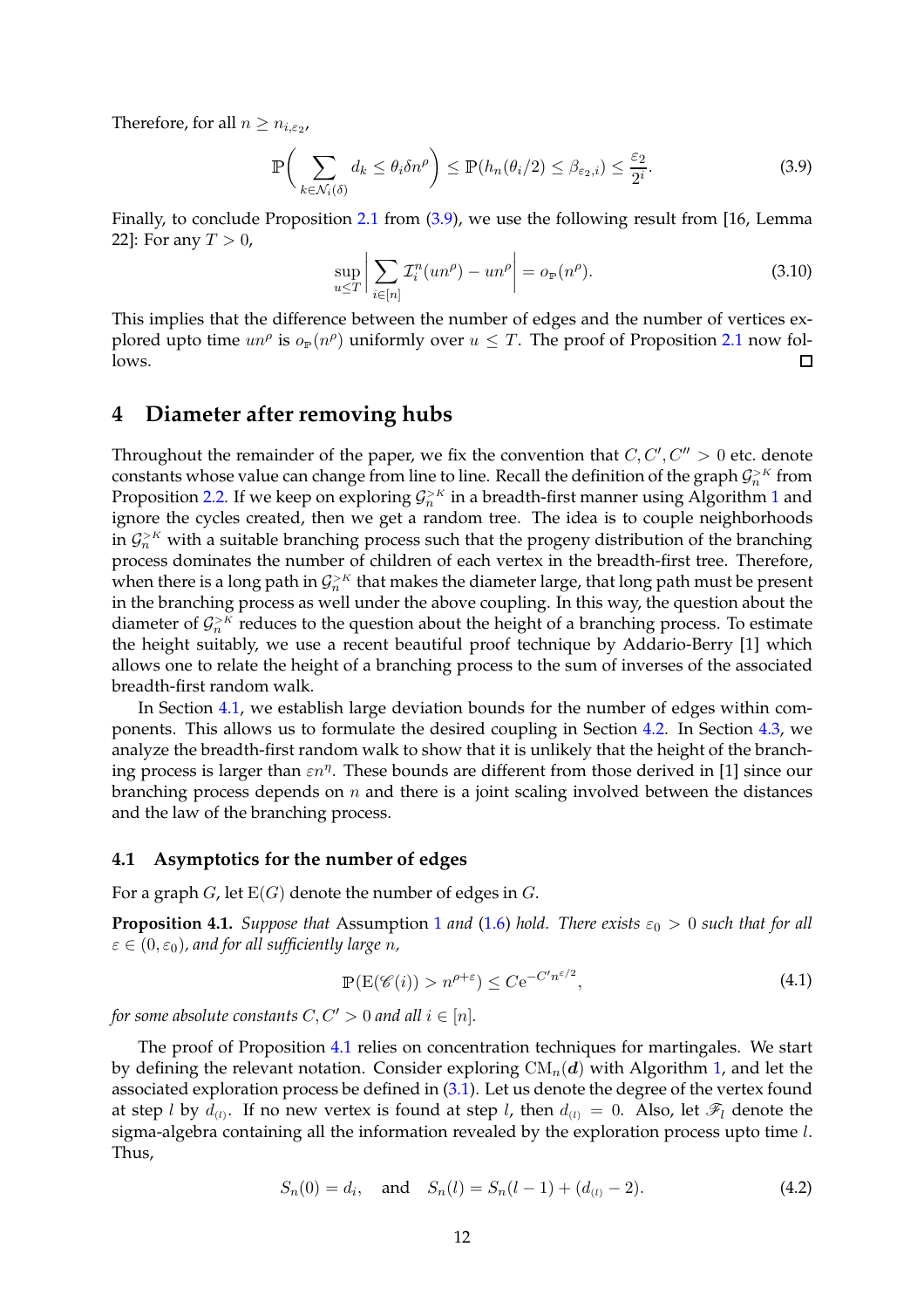Using the Doob-Meyer decomposition, one can write

$$
S_n(l) = S_n(0) + M_n(l) + A_n(l),
$$
\n(4.3)

where  $M_n$  is a martingale with respect to  $(\mathscr{F}_l)_{l>1}$ . The drift  $A_n$  and the quadratic variation  $\langle M_n \rangle$  of  $M_n$  are given by

$$
A_n(l) = \sum_{j=1}^{l} \mathbb{E}\left[d_{(j)} - 2|\mathscr{F}_{j-1}\right], \quad \langle M_n \rangle(l) = \sum_{j=1}^{l} \text{Var}\left(d_{(j)}|\mathscr{F}_{j-1}\right).
$$
 (4.4)

<span id="page-12-0"></span>Fix  $\varepsilon_0 = (4 - \tau)/(\tau - 1)$ . We will show that for any  $\varepsilon \in (0, \varepsilon_0)$ , the following two lemmas hold: **Lemma 4.2.** *Suppose that* Assumption [1](#page-2-0) *and* [\(1.6\)](#page-2-1) *hold. For all sufficiently large* n*,*

$$
\mathbb{P}(n^{-(\alpha+\varepsilon)}M_n(n^{\rho+\varepsilon})>1) \le C e^{-C'n^{\varepsilon}},\tag{4.5}
$$

<span id="page-12-1"></span>*for some absolute constants*  $C, C' > 0$ *.* 

**Lemma 4.3.** *Suppose that* Assumption [1](#page-2-0) *and* [\(1.6\)](#page-2-1) *hold. For all fixed*  $K \geq 1$ *, and for all sufficiently large* n*,*

$$
\mathbb{P}\left(n^{-(\alpha+\varepsilon)}A_n(n^{\rho+\varepsilon}) \ge -C\sum_{i=1}^K \theta_i^2\right) \le C e^{-C'n^{\varepsilon/2}},\tag{4.6}
$$

*for some absolute constants*  $C, C' > 0$ *.* 

*Proof of Proposition [4.1](#page-11-0) subject to Lemmas [4.2,](#page-12-0) [4.3.](#page-12-1)* Throughout, we write  $t_n := n^{\rho+\varepsilon}$ . Note that we can choose  $K\geq 1$  such that  $\sum_{i=1}^K\theta_i^2$  is arbitrarily large since  $\bm\theta\notin\ell^2_\downarrow$ . Thus, if  $n^{-(\alpha+\varepsilon)}M_n(t_n)\leq\ell^2_\downarrow$ 1 and  $n^{-(\alpha+\varepsilon)}A_n(t_n) \leq -C\sum_{i=1}^K \theta_i^2$ , then  $n^{-(\alpha+\varepsilon)}S_n(t_n) < 0$ , and therefore  $\mathscr{C}(i)$  must be explored before time  $t_n$ , and thus  $\mathbf{E}(\hat{\mathcal{C}}(i)) \leq t_n$ . Thus, Lemmas [4.2](#page-12-0) and [4.3](#page-12-1) together complete the proof of Proposition 4.1. proof of Proposition [4.1.](#page-11-0)

*Proof of Lemma* [4.2.](#page-12-0) First note that  $\varepsilon_0 + \rho < 1$  and therefore  $t_n = o(n)$ . Thus, uniformly over  $j \leq t_n$ 

$$
\text{Var}\left(d_{(j)}|\mathcal{F}_{j-1}\right) \le \mathbb{E}[d_{(j)}^2|\mathcal{F}_{j-1}] = \frac{\sum_{j \notin \mathcal{V}_{j-1}} d_j^3}{\ell_n - 2j + 2} \le \frac{\sum_{j \in [n]} d_j^3}{\ell_n - 2t_n + 2} \le Cn^{3\alpha - 1},\tag{4.7}
$$

so that, almost surely,

<span id="page-12-3"></span>
$$
\langle M_n \rangle (t_n) \le t_n C n^{3\alpha - 1} = C n^{2\alpha + \varepsilon}.
$$
\n(4.8)

Also,  $d_{(i)} \leq Cn^{\alpha}$  almost surely. We can now use Freedman's inequality [\[20](#page-23-22), Proposition 2.1] which says that if  $Y(k) = \sum_{j \leq k} X_j$  with  $\mathbb{E}[X_j | \mathcal{F}_{j-1}] = 0$  (for some filtration  $(\mathcal{F}_j)_{j \geq 1}$ ) and  $\mathbb{P}(|X_i| \leq R, \forall j \geq 1) = 1$ , then, for any  $a, b > 0$ ,

$$
\mathbb{P}(Y(k) \ge a, \text{ and } \langle Y \rangle(k) \le b) \le \exp\left(\frac{-a^2}{2(Ra+b)}\right). \tag{4.9}
$$

<span id="page-12-2"></span>We apply [\(4.9\)](#page-12-2) with  $a = n^{\alpha+\varepsilon}$ ,  $b = Cn^{2\alpha+\varepsilon}$  and  $R = Cn^{\alpha}$ . Note that  $\langle M_n \rangle (t_n) \leq b$  with probability 1 by [\(4.8\)](#page-12-3). It follows that

$$
\mathbb{P}(M_n(t_n) > n^{\alpha+\varepsilon}) \le \exp\left(-\frac{n^{2\alpha+2\varepsilon}}{2(n^{\alpha}n^{\alpha+\varepsilon} + Cn^{2\alpha+\varepsilon})}\right) \le C e^{-C'n^{\varepsilon}},\tag{4.10}
$$

and the proof follows.

 $\Box$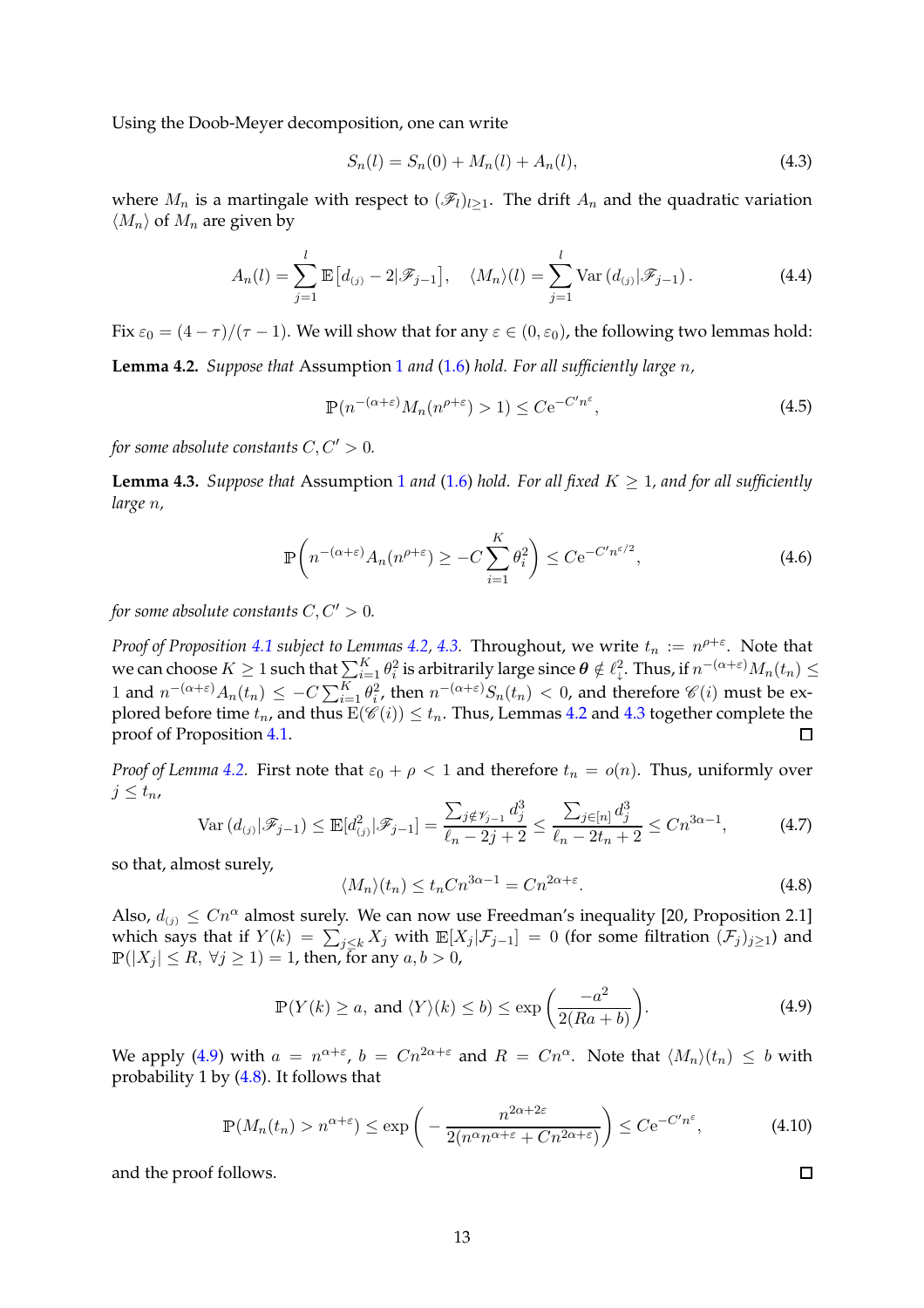*Proof of Lemma [4.3.](#page-12-1)* Note that

$$
\mathbb{E}\left[d_{(i)}-2|\mathcal{F}_{i-1}\right] = \frac{\sum_{j\notin\mathcal{V}_{i-1}}d_j^2}{\ell_n - 2i + 1} - 2
$$
\n
$$
= \frac{1}{\ell_n} \sum_{j \in [n]} d_j(d_j - 2) - \frac{1}{\ell_n} \sum_{j \in \mathcal{V}_{i-1}} d_j^2 + \frac{(2i-1)\sum_{j \notin \mathcal{V}_{i-1}}d_j^2}{\ell_n(\ell_n - 2i + 1)} \tag{4.11}
$$
\n
$$
\leq \lambda_n^{-\eta} - \frac{1}{\ell_n} \sum_{j \in \mathcal{V}_{i-1}} d_j^2 + \frac{(2i-1)}{(\ell_n - 2i + 1)^2} \sum_{j \in [n]} d_j^2 + o(n^{-\eta})
$$

uniformly over  $i \leq t_n$ . Therefore, for all sufficiently large *n*,

<span id="page-13-1"></span>
$$
A_n(t_n) = \sum_{j=1}^{t_n} \mathbb{E}\left[d_{(j)} - 2|\mathscr{F}_{j-1}\right] \le \lambda t_n n^{-\eta} - \frac{1}{\ell_n} \sum_{i=1}^{t_n} \sum_{j \in \mathscr{V}_{i-1}} d_j^2 + \frac{Ct_n^2}{\ell_n} + o(n^{\alpha + \varepsilon})
$$
  

$$
= \lambda n^{\alpha + \varepsilon} - \frac{1}{\ell_n} \sum_{i=1}^{t_n} \sum_{j \in \mathscr{V}_{i-1}} d_j^2 + o(n^{\alpha + \varepsilon}),
$$
(4.12)

where in the second step we have used  $\sum_{i\in [n]}d_i^2/\ell_n=O(1)$ , and in the last step we have used that  $t_n^2/\ell_n = O(n^{2\rho+2\varepsilon-1}) = o(n^{\alpha+\varepsilon})$  for  $\varepsilon < 1+\alpha-2\rho = (4-\tau)/(\tau-1) = \varepsilon_0$ . Let us denote the second term in  $(4.12)$  by  $(A)$ . To analyze  $(A)$ , define the event

$$
\mathcal{A}_n := \left\{ \exists j : d_j > n^{\alpha - \varepsilon/2}, j \notin \mathcal{V}_{t_n/2} \right\}. \tag{4.13}
$$

<span id="page-13-2"></span>Thus, for all sufficiently large  $n$ ,

$$
\mathbb{P}(\mathcal{A}_n) \le \sum_{j:d_j > n^{\alpha-\varepsilon/2}} \left(1 - \frac{d_j}{\ell_n - 2t_n}\right)^{t_n} \le n e^{-Cn^{\varepsilon/2}}.
$$
\n(4.14)

On the event  $A_n^c$ ,

<span id="page-13-3"></span>
$$
\text{(A)} = \frac{1}{\ell_n} \sum_{i=1}^{t_n} \sum_{j \in [n]} d_j^2 \mathbb{1} \{ j \in \mathcal{V}_{i-1} \} \ge \frac{1}{\ell_n} \sum_{i=\frac{t_n}{2}+1}^{t_n} \sum_{j=1}^K d_j^2 \mathbb{1} \{ j \in \mathcal{V}_{i-1} \} \ge C n^{\alpha + \varepsilon} \sum_{j=1}^K \theta_j^2. \tag{4.15}
$$

Combining  $(4.12)$ ,  $(4.14)$  and  $(4.15)$  now completes the proof.

 $\Box$ 

### <span id="page-13-0"></span>**4.2 Coupling with branching processes**

Recall that  $\mathscr{C}(i)$  is the connected component in  $CM_n(d)$  containing vertex *i*. Define the event  $\mathcal{K}_n := \{ \mathbb{E}(\mathscr{C}(i)) > n^{\rho+\varepsilon} \}.$  Proposition [4.1](#page-11-0) implies that the probability of  $\mathcal{K}_n$  happening is stretched exponentially small in *n*. On the event  $\mathcal{K}_n^c$ , we can couple the breadth-first exploration starting from vertex *i* with a suitable branching process. Let  $n_k$  denote the number of vertices of degree  $k$  and consider the branching process  $\mathcal{X}_n(i)$  starting with  $d_i$  individuals, and the progeny distribution  $\xi_n$  given by

$$
\mathbb{P}\left(\bar{\xi}_n = k\right) = \bar{p}_k = \begin{cases} \frac{(k+1)n_{k+1}}{\frac{\ell_n}{\ell_n}} & \text{for } k \ge 1, \\ \frac{n_1 - 2n^{\rho + \varepsilon}}{\frac{\ell_n}{\ell_n}} & \text{for } k = 0, \end{cases} \tag{4.16}
$$

<span id="page-13-4"></span>where  $\ell_n = \ell_n - 2n^{\rho+\varepsilon}$ . Note that, at each step of the exploration, we have at most  $(k +$  $1/n_{k+1}$  half-edges that are incident to vertices having k further unpaired half-edges. Further, on the event  $\mathcal{K}_n^c$ , we have at least  $\underline{\ell}_n$  choices for pairing. Therefore, the number of active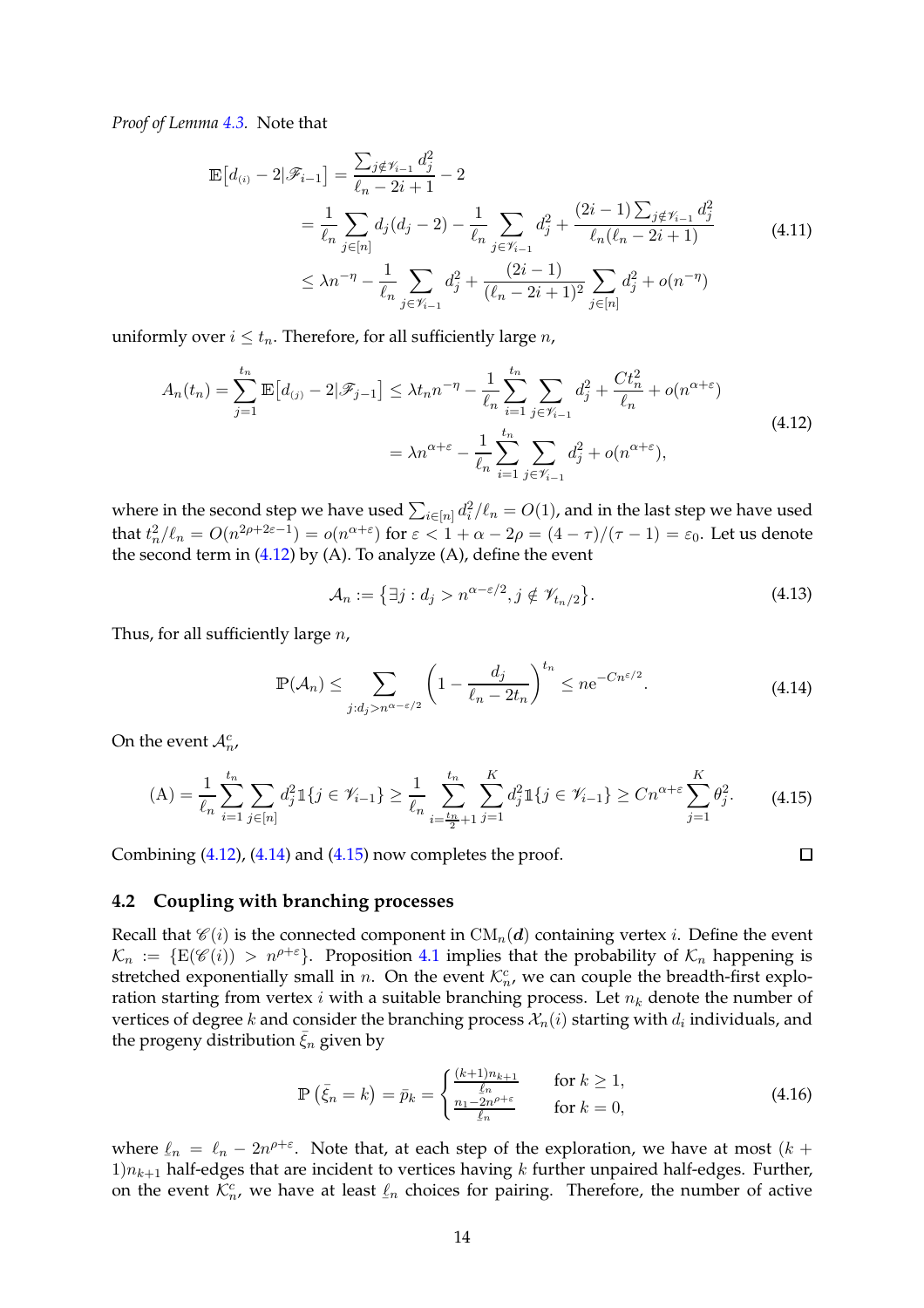half-edges discovered at each step in the breadth-first exploration of the neighborhoods of  $i$  is stochastically dominated by  $\bar{\xi}_n$ . This proves the next proposition, which we state after setting up some further notation. Recall that  $\mathcal{G}_n^{>i-1}$  denotes the graph obtained by deleting vertices in  $[i - 1]$  and the associated edges from CM<sub>n</sub>(*d*). Let  $\partial_i(r)$  denote the number of vertices at distance r from vertex *i* in the graph  $\mathcal{G}_n^{>i-1}$ . Let  $\bar{\xi}_n(i)$  denote the random variable with the distribution in [\(4.16\)](#page-13-4) truncated in such a way that  $\{d_1, \ldots, d_{i-1}\}$  are excluded from the support. More precisely,

$$
\mathbb{P}(\bar{\xi}_n(i) = k) = \begin{cases} 0 & \text{for } k > d_i, \\ \frac{\frac{(k+1)}{L} \# \{ j \ge i : d_j = k+1 \}}{\frac{n_1 - 2n^{\rho + \varepsilon}}{L}} & \text{for } 1 \le k \le d_i, \\ 0 & \text{for } k = 0, \end{cases}
$$
(4.17)

<span id="page-14-0"></span>where  $L = \underline{\ell}_n - \sum_{j=1}^{i-1} d_j$  is the appropriate normalizing constant. Let  $\mathcal{X}_{n,\text{res}}(i)$  denote the branching process starting with  $d_i$  individuals and progeny distribution  $\bar{\xi}_n(i)$  and let  $\bar{\partial}_i(r)$ denote the number of individuals in generation r of  $\mathcal{X}_{n, \text{res}}(i)$ . Then the above stochastic domination argument immediately yields the next proposition:

<span id="page-14-3"></span>**Proposition 4.4.** *Suppose that* Assumption [1](#page-2-0) *and* [\(1.6\)](#page-2-1) *hold.* Let  $K_n$  be as described in Assump-tion [2](#page-3-1)*. For all*  $r \geq 1$ ,  $i \leq K_n$ , and  $n \geq 1$ ,

$$
\mathbb{P}(\partial_i(r) \neq \varnothing) \leq \mathbb{P}(\bar{\partial}_i(r) \neq \varnothing) + \mathbb{P}(\mathbb{E}(\mathscr{C}(i)) > n^{\rho + \varepsilon}). \tag{4.18}
$$

Before proceeding with the next section in which we investigate  $\mathbb{P}(\bar{\partial}_i(r)\neq\varnothing)$ , we estimate the expectation and variance of the branching process  $\mathcal{X}_{n,\text{res}}(i)$  using Assumptions [1,](#page-2-0) [2](#page-3-1) and [\(1.6\)](#page-2-1). Using  $\sum_i \theta_i^2 = \infty$ , we can choose  $i_2(\lambda)$  (depending only on  $\lambda$ ) such that

<span id="page-14-1"></span>
$$
\frac{1}{\mu} \sum_{i=1}^{i_2(\lambda)} \theta_i^2 \ge 5\lambda. \tag{4.19}
$$

Also note that the normalizing constant in [\(4.17\)](#page-14-0) satisfies  $L = \ell_n(1 + o(n^{-\eta}))$  uniformly over  $1 \leq i \leq K_n$ , since  $\sum_{j \leq i} d_j = o(n^{2\alpha})$  $\sum_{j \leq i} d_j = o(n^{2\alpha})$  $\sum_{j \leq i} d_j = o(n^{2\alpha})$  by Assumption 2 and  $2\alpha - 1 = -\eta$ . Now using Assump-tion [1](#page-2-0) (iii), note that there exists  $N_\lambda \ge 1$  such that for all  $n \ge N_\lambda$  and  $i_2(\lambda) \le i \le K_n$ ,

$$
\mathbb{E}\left[\bar{\xi}^{n}(i)\right] = \frac{1}{L} \sum_{j \geq i} d_{j}(d_{j} - 1) = \frac{1}{\ell_{n}} \sum_{j \geq i} d_{j}(d_{j} - 1) + o(n^{-\eta})
$$
\n
$$
= 1 + \lambda n^{-\eta} - \frac{1}{\ell_{n}} \sum_{j < i} d_{j}(d_{j} - 1) + o(n^{-\eta})
$$
\n
$$
\leq 1 + \lambda n^{-\eta} - \frac{1}{2\ell_{n}} \sum_{j < i} d_{j}^{2} + o(n^{-\eta})
$$
\n
$$
\leq 1 - \left(Cn^{-2\alpha} \sum_{j < i} d_{j}^{2}\right) n^{-\eta} + o(n^{-\eta}), \tag{4.20}
$$

<span id="page-14-4"></span>where the third step uses [\(1.6\)](#page-2-1), the penultimate step uses the fact that  $d_i \geq 2$  so that  $\sum_{j < i} d_j \leq 1$  $\sum_{j for  $i\leq K_n$ , and the last step uses [\(4.19\)](#page-14-1). Thus, for  $n\geq N_\lambda$  and  $i_2(\lambda)\leq i\leq K_n$ ,$ 

$$
\mathbb{E}\left[\bar{\xi}^n(i)\right] \le 1 - \beta_i^n n^{-\eta} \quad \text{where} \quad \beta_i^n = C n^{-2\alpha} \sum_{j < i} d_j^2. \tag{4.21}
$$

<span id="page-14-2"></span>The estimate in [\(4.21\)](#page-14-2) will be crucial in the next section.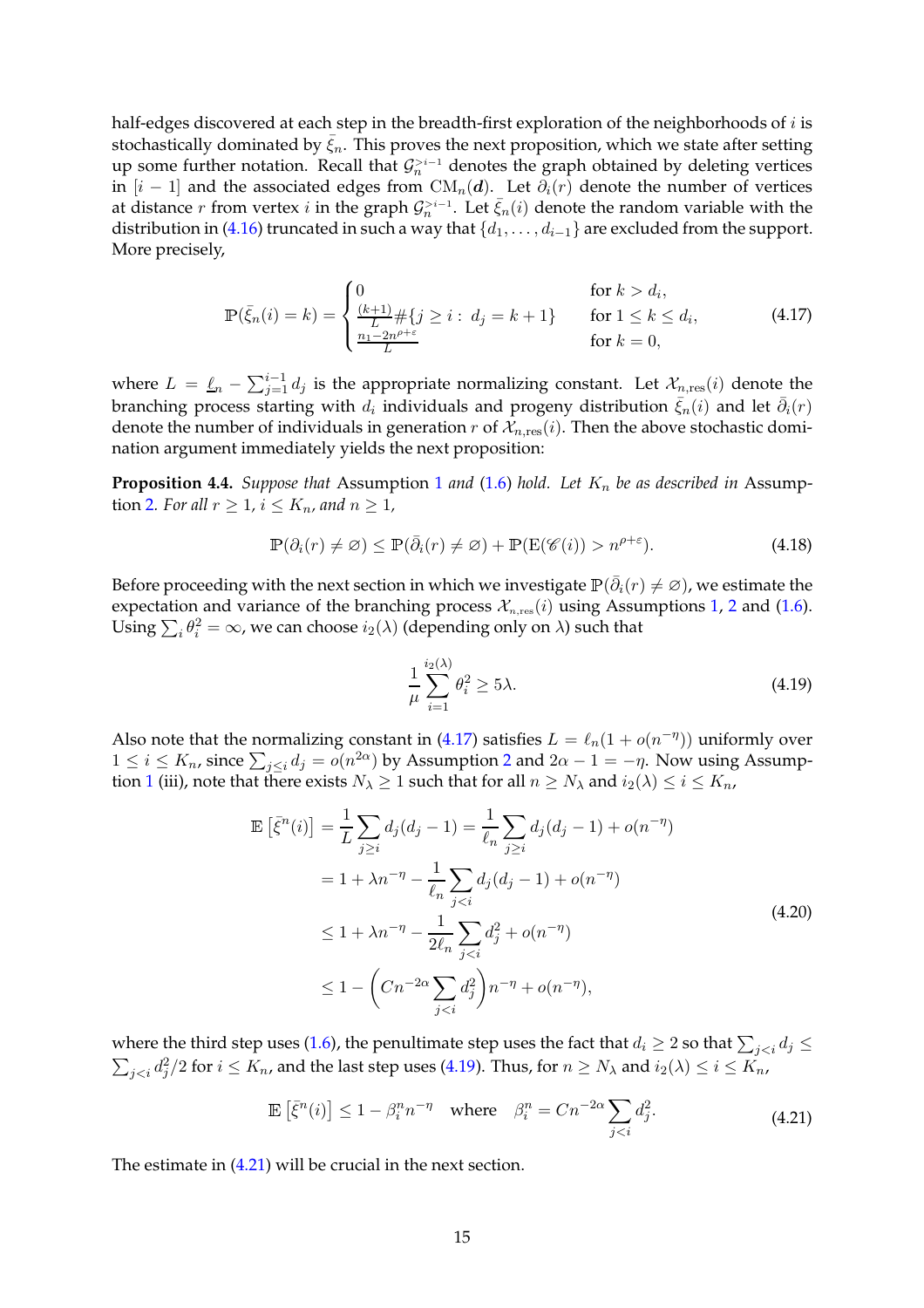#### <span id="page-15-0"></span>**4.3 Estimating heights of trees via random walks**

<span id="page-15-1"></span>We will prove the following theorem in this section:

**Theorem 4.5.** *Suppose that* Assumptions [1,](#page-2-0) [2](#page-3-1) *and* [\(1.6\)](#page-2-1) *hold. Fix*  $\varepsilon > 0$ . *Then, for all*  $i_2(\lambda) \le i \le K_n$ *(where*  $i_2(\lambda)$  *is given by* [\(4.19\)](#page-14-1)*)* and  $n \geq N_{\lambda}$ *,* 

$$
\mathbb{P}(\bar{\partial}_{i}(\varepsilon n^{\eta}) \neq \varnothing) \leq \frac{Cd_{i}}{n^{\alpha}} e^{-\frac{\varepsilon \beta_{i}^{\eta}}{2}},\tag{4.22}
$$

*for some constant*  $C = C(\varepsilon, \lambda) > 0$ *.* 

Define  $\mathcal{X}_n^1(i)$  to be the Galton-Watson tree starting with one offspring and progeny distribution  $\bar{\xi}_n(i)$  and let  $\bar{\partial}_i^1(r)$  denote the number of individuals in generation r of  $\mathcal{X}_n^1(i)$ . The crucial ingredient for the proof of Theorem [4.5](#page-15-1) is the following:

<span id="page-15-2"></span>**Proposition 4.6.** *Under identical conditions as in* Theorem [4.5](#page-15-1)*, for all*  $n \geq N_{\lambda}$ *,* 

$$
\mathbb{P}(\bar{\partial}_{i_2(\lambda)}^{1}(\varepsilon n^{\eta}) \neq \varnothing) \leq \frac{C}{n^{\alpha}},\tag{4.23}
$$

*for some constant*  $C = C(\varepsilon, \lambda) > 0$ *.* 

*Proof of Theorem [4.5](#page-15-1) using Proposition [4.6.](#page-15-2)* Let M<sup>r</sup> denote the number of children at generation r of  $\mathcal{X}_{n,\text{res}}(i)$ , and note that

$$
\mathbb{P}(\bar{\partial}_i(\varepsilon n^{\eta}) \neq \varnothing) \leq \mathbb{E}[M_{\varepsilon n^{\eta}/2}] \times \mathbb{P}(\bar{\partial}_i^1(\varepsilon n^{\eta}/2) \neq \varnothing). \tag{4.24}
$$

Now, using [\(4.21\)](#page-14-2),

$$
\mathbb{E}[M_{\varepsilon n^{\eta}/2}] \le d_i (1 - \beta_i^n n^{-\eta})^{\varepsilon n^{\eta}/2} \le d_i e^{-\frac{\varepsilon \beta_i^n}{2}}, \tag{4.25}
$$

and  $\bar{\xi}_n(i) \preceq \bar{\xi}_n(i-1) \preceq \cdots \preceq \bar{\xi}_n(i_2(\lambda))$ , where  $\preceq$  denotes stochastic domination. Thus,

$$
\mathbb{P}(\bar{\partial}_{i}(\varepsilon n^{\eta}) \neq \varnothing) \leq d_{i} e^{-\frac{\varepsilon \beta_{i}^{n}}{2}} \times \mathbb{P}(\bar{\partial}_{i_{2}(\lambda)}^{1}(\varepsilon n^{\eta}/2) \neq \varnothing), \tag{4.26}
$$

and the proof of Theorem [4.5](#page-15-1) follows using Proposition [4.6.](#page-15-2)

The rest of this section is devoted to the proof of Proposition [4.6.](#page-15-2) We leverage some key ideas from [\[1](#page-23-21)]. Define the breadth-first random walk by

<span id="page-15-3"></span>
$$
s_n(u) = s_n(u-1) + \zeta_u - 1, \quad s_n(0) = 1,
$$
\n(4.27)

where  $(\zeta_u)_{u>1}$  are i.i.d. observations from the distribution of  $\bar{\zeta}_n(i_2(\lambda))$ . Define the function

$$
H_n(t) = \sum_{u \in [0,t)} \frac{1}{s_n(u)},\tag{4.28}
$$

 $\Box$ 

and  $\sigma = \inf\{u : s_n(u) = 0\}$ . A remarkable fact, which was observed in [\[1](#page-23-21), Proposition 1.7], states that the height of a tree with breadth-first exploration process  $s_n$  is at most  $3H_n(\sigma)$ . Thus Proposition [4.6](#page-15-2) can be concluded directly from the following estimate:

<span id="page-15-4"></span>**Proposition 4.7.** *Under identical conditions as in Theorem [4.5](#page-15-1), for all*  $n \geq N_{\lambda}$ *,* 

$$
\mathbb{P}(H_n(\sigma) > \varepsilon n^{\eta}) \le \frac{C}{n^{\alpha}},\tag{4.29}
$$

*for some constant*  $C = C(\varepsilon, \lambda) > 0$ *.*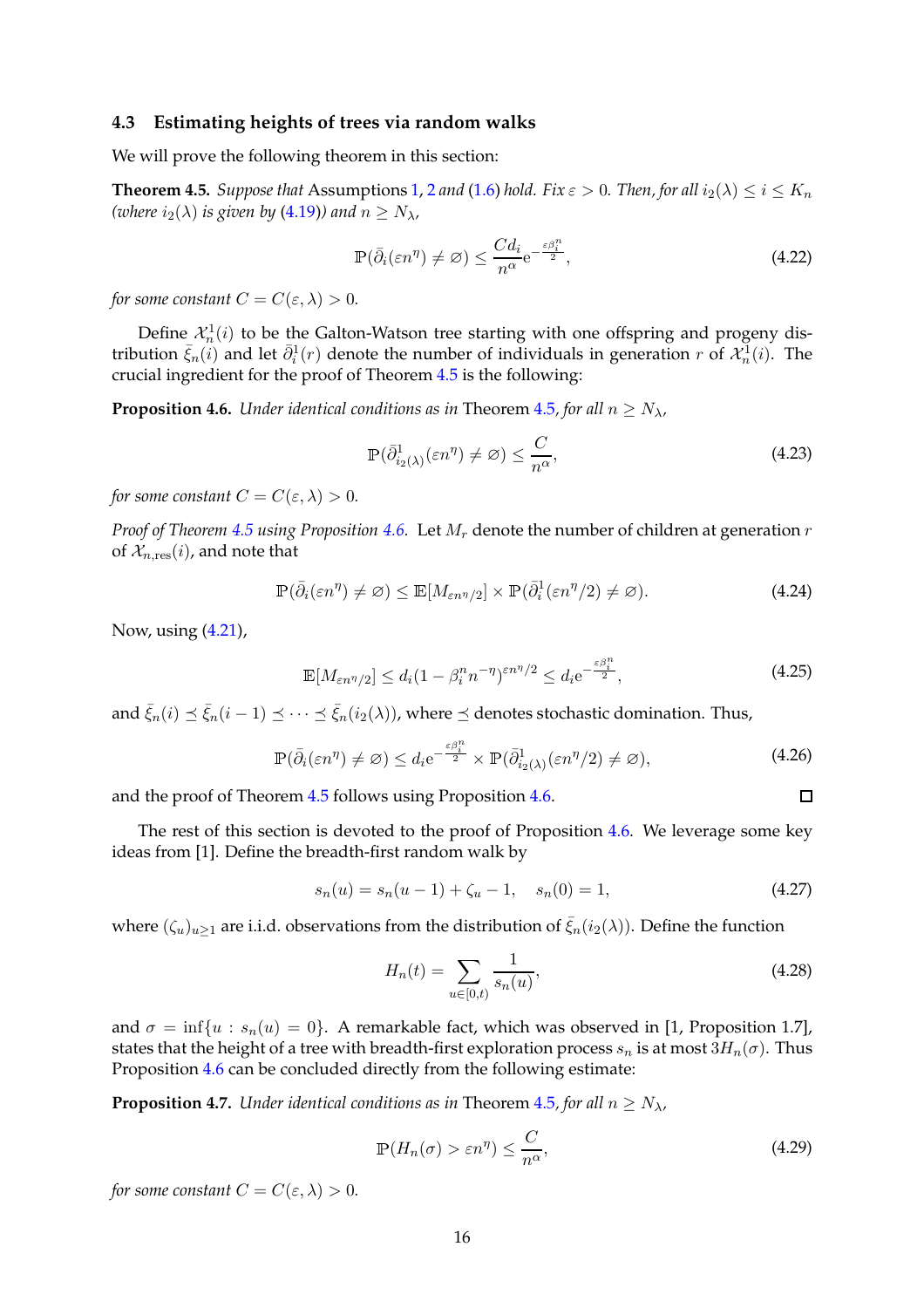In what follows, we fix  $\delta > 0$  such that  $\delta n^{\alpha} + 2 < d_{i_2(\lambda)}/100$ . Let  $m = \max\{l \geq 1 : 2^{l+1} \leq \delta n^{\alpha}\}.$ Define  $I_l := [2^{l-1}, 2^{l+1})$  for  $l \geq 1$ . Let  $\mathbb{P}_x$  denote the law of the random walk  $s_n$ , starting from x and satisfying the recurrence relation in [\(4.27\)](#page-15-3). Let  $\sigma_{nl} := \min\{t \geq 1 : s_n(t) \notin I_l\}$  and  $r_{nl} := \min\{t \geq 1 : \sup_{x \in I} \mathbb{P}_x(\sigma_{nl} > t) \leq 1/2\}$ . Let us first obtain the following bound on  $r_{nl}$ :

<span id="page-16-2"></span>**Lemma 4.8.** *For all*  $n \ge N_\lambda$  and  $1 \le l \le d_{i_2(\lambda)}$ ,  $r_{nl} \le C2^{(\tau-2)l}$ , for some (sufficiently large) constant  $C = C(\varepsilon, \lambda) > 0.$ 

*Proof.* Fix any  $1 \leq l \leq d_{i_2(\lambda)}$ , and suppose that  $d_{k+1} < l \leq d_k$ . Using [\(4.17\)](#page-14-0) and Assumption [2](#page-3-1) (i), it follows that

$$
\mathbb{P}(\bar{\xi}_n(i_2(\lambda)) \ge l) = \frac{\sum_{j=i_2(\lambda)}^k d_j}{L} \ge C \frac{\sum_{j=i_2(\lambda)}^k d_j}{\sum_{j=1}^k d_j} \times \frac{\sum_{j=1}^k d_j}{\ell_n} \ge C l^{-(\tau-2)},\tag{4.30}
$$

<span id="page-16-1"></span>where we have used that  $\sum_{j=i_2(\lambda)}^k d_j = \Theta(\sum_{j=1}^k d_j)$  since  $i_\lambda$  is fixed. Next, in order to estimate  $\sigma_{nl}$ , we bound  $\sup_{x\in I_l}\mathbb{P}_x(s_n(t)\in I_l)$  using an upper bound on Lévy's concentration function due to Esseen [\[18](#page-23-23)]. For a random variable  $Z$ , define Lévy's concentration function

$$
Q(Z, L) = \sup_{x \in \mathbb{R}} \mathbb{P}(Z \in [x, x + L)).
$$
\n(4.31)

<span id="page-16-0"></span>By [\[18,](#page-23-23) Theorem 3.1], for any  $u > 0$ ,

$$
Q(s_n(t), u) \le \frac{Cu}{(t \times \mathbb{E}[|\zeta_1 - \zeta_2|^2 \mathbb{1}\{|\zeta_1 - \zeta_2| \le u\}])^{1/2}},
$$
\n(4.32)

where  $\zeta_1, \zeta_2$  are i.i.d. realizations from the distribution of  $\bar{\zeta}_n(i_2(\lambda))$ . To lower bound [\(4.32\)](#page-16-0), first observe that, for any random variable  $Y$  supported on  $\mathbb{N}$ ,

$$
\mathbb{E}[Y^2 \mathbb{1}\{Y \le u\}] = \sum_{1 \le y \le u} y^2 \mathbb{P}(Y = y) = \sum_{1 \le y \le u} \sum_{1 \le x \le y} y \mathbb{P}(Y = y)
$$
  
= 
$$
\sum_{1 \le x \le u} \sum_{y \ge x} y \mathbb{P}(Y = y) \ge \sum_{1 \le x \le u} x \mathbb{P}(Y \ge x).
$$
 (4.33)

Thus, for any  $0 \le u \le \delta n^{\alpha}$ ,

$$
\mathbb{E}[\left|\zeta_{1}-\zeta_{2}\right|^{2} \mathbb{1}\left\{|\zeta_{1}-\zeta_{2}|\leq u\right\}] \geq \sum_{1\leq x\leq u} x \mathbb{P}(|\zeta_{1}-\zeta_{2}| \geq x) \geq \sum_{1\leq x\leq u} x \mathbb{P}(\zeta_{1} \geq x+1) \mathbb{P}(\zeta_{2}=-1) \geq Cu^{4-\tau},
$$
\n(4.34)

where the final step follows using [\(4.30\)](#page-16-1) and the fact from [\(4.17\)](#page-14-0) that  $\liminf_{n\to\infty} P(\zeta_2 = -1)$  > 0. Thus, [\(4.32\)](#page-16-0) yields

$$
\sup_{x \in I_l} \mathbb{P}_x(\sigma_{nl} > t) \le \sup_{x \in I_l} \mathbb{P}_x(s_n(t) \in I_l) \le Q(s_n(t), 2^{l+2}) \le \frac{C2^l}{t2^{l(4-\tau)}},\tag{4.35}
$$

which is at most 1/2 by choosing  $t = C2^{l(\tau-2)}$ , for some large constant  $C > 0$ . Thus, the proof of Lemma [4.8](#page-16-2) follows.  $\Box$ 

We now decompose the possible values of the random walk  $(4.27)$  into different scales. Recall that  $I_l := [2^{l-1}, 2^{l+1})$ . At each time t, the scale of  $s_n(t)$ , denoted by  $\text{sel}(s_n(t))$ , is an integer. Let  $\text{scl}(s_n(0)) = 1$ . Suppose that  $\text{scl}(s_n(u)) = l$  for some  $u > 0$ . A change of scale occurs when  $s_n$  leaves  $I_l$ , i.e., at time  $T := \inf\{t > u : s_n(t) \notin I_l\}$ , and the new scale is given by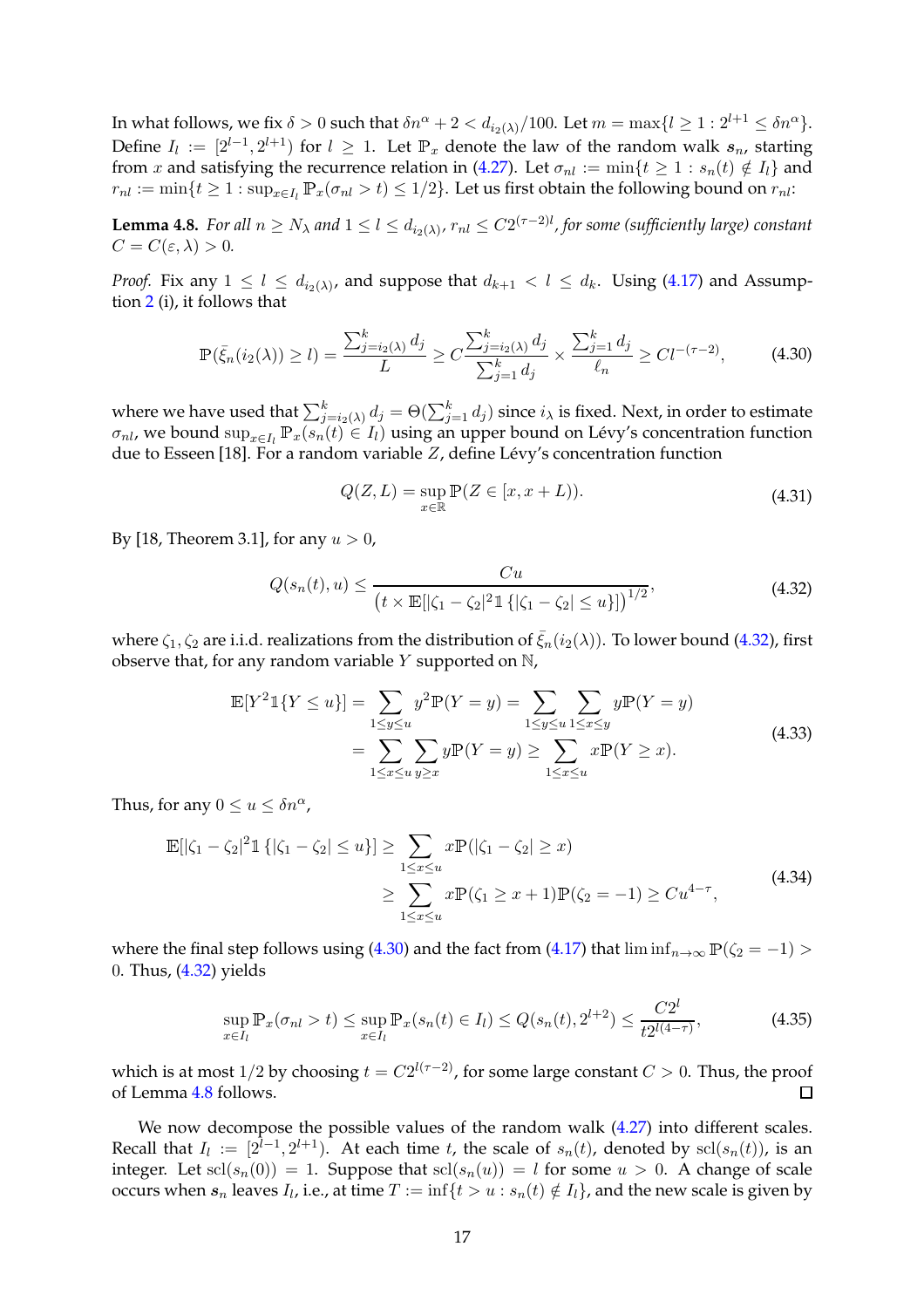$\mathrm{scl}(s_n(T)) = l'$ , where l' is such that  $s_n(T) \in [2^{l'-1}, 2^{l'})$ . Now, the next change of scale occurs at time  $T' := \inf\{t > T : s_n(t) \notin I_{l'}\}$ , and the scale remains the same until  $T'$ , i.e.,  $\text{sel}(s_n(t)) = l'$ for all  $T \leq t < T'$ . Define

$$
H_{nl}(t) := \sum_{u \in [0,t), \text{ scl}(s_n(u)) = l} \frac{1}{s_n(u)}, \text{ so that } H_n(t) = \sum_{l \ge 1} H_{nl}(t). \tag{4.36}
$$

Let  $T_{nl}(t) := \#\{u \in [0,t) : \text{scl}(s_n(u)) = l\}$ , and note that

$$
2^{l-1}H_{nl}(t) \le T_{nl}(t) \le 2^{l+1}H_{nl}(t). \tag{4.37}
$$

Therefore, for any  $x \in \mathbb{N}$ ,

<span id="page-17-4"></span>
$$
\mathbb{P}\left(H_{nl}(\sigma) \ge \frac{x r_{nl}}{2^{l-1}}\right) \le \mathbb{P}(T_{nl}(\sigma) \ge x r_{nl}).\tag{4.38}
$$

<span id="page-17-2"></span>The next lemma estimates  $P(T_{nl}(\sigma) \geq xr_{nl})$ :

**Lemma 4.9.** *For all*  $n \geq 1$ ,  $l \geq 1$ , and  $x \in \mathbb{N}$ ,

$$
\mathbb{P}(T_{nl}(\sigma) \geq xr_{nl}) \leq C2^{-l-C'x},\tag{4.39}
$$

*for some absolute constants*  $C, C' > 0$ *.* 

<span id="page-17-0"></span>*Proof.* Let us first show that there exists a constant  $C > 0$  such that for any  $l \geq 2$ ,

$$
\mathbb{P}(T_{nl}(\sigma) \neq 0) \leq 2^{-(l-1)}.
$$
\n(4.40)

For any  $t \geq 0$ , let  $\mathcal{F}_t$  denote the minimum sigma-algebra with respect to which  $(\zeta_u)_{u=0}^t$  is measurable, where we take  $\zeta_0 = 1$ . Note that if  $T_{nl}(\sigma) \neq 0$ , then  $s_n(u)$  hits  $2^{l-1}$  before hitting zero. For  $H > 1$ , let  $\gamma_H := \min\{t : s_n(t) \geq H$ , or  $s_n(t) = 0\}$ . Since  $(s_n(t))_{t>0}$  is a supermartingale with respect to the filtration  $(\mathcal{F}_t)_{t\geq 0}$ , as  $\mathbb{E}[\zeta_u - 1] < 0$  by [\(4.21\)](#page-14-2), an application of the optional stopping theorem yields

$$
H\mathbb{P}(s_n(\gamma_H) \ge H) \le \mathbb{E}[s_n(\gamma_H)] \le \mathbb{E}[s_n(0)] = 1,
$$
\n(4.41)

<span id="page-17-3"></span>and therefore,

$$
\mathbb{P}(s_n(\gamma_H) \ge H) \le \frac{1}{H}.\tag{4.42}
$$

Thus, [\(4.40\)](#page-17-0) follows by taking  $H = 2^{l-1}$  together with the fact that  $T_{nl}(\sigma) \neq 0$  implies that  $s_n(\gamma_H) \geq H$ .

Next, the number of upcrossings of an interval [a, b] by  $s_n$  is defined to be the supremum of all integers  $k$  such that there exist times  $(u_j,t_j)_{j=1}^k$  satisfying  $u_1 < t_1 < u_2 < \cdots < t_k$ , and  $s_n(u_j) < a < b < s_n(t_j)$  for all  $j \in [k]$ . We will use the following simple fact (see [\[1](#page-23-21), Proposition 3.2]). Let  $U_n(t, [a, b))$  denote the number of upcrossings of  $[a, b)$  by  $s_n$  before time t. Then, for any positive integers  $k$ ,  $a$ ,  $b$  with  $a < b$ ,

$$
\mathbb{P}(U_n(\sigma,[a,b)) \ge k) \le \left(\frac{a-1}{b}\right)^k. \tag{4.43}
$$

<span id="page-17-1"></span>Next define visit( $l, t$ ) to be the number of visits to scale  $l$  upto time  $t$ , i.e., this is the supremum over  $k \in \mathbb{N}$  such that one can find  $(u_j, t_j)_{j=1}^k$  with  $u_1 < t_1 < \cdots < u_k < t_k \leq t$  satisfying  $\text{sel}(s_n(u_i)) \neq l$  but  $\text{sel}(s_n(t_i)) = l$ . Set visit $(1, 0) = 1$  and visit $(l, t) = 0$  if  $\text{sel}(s_n(t)) \neq l$ . Further, define  $M_{nl} = \text{visit}(l, \sigma)$  (the total number of visits to scale l) and  $t_{jl} = #\{t < \sigma : \text{sel}(s_n(t)) =$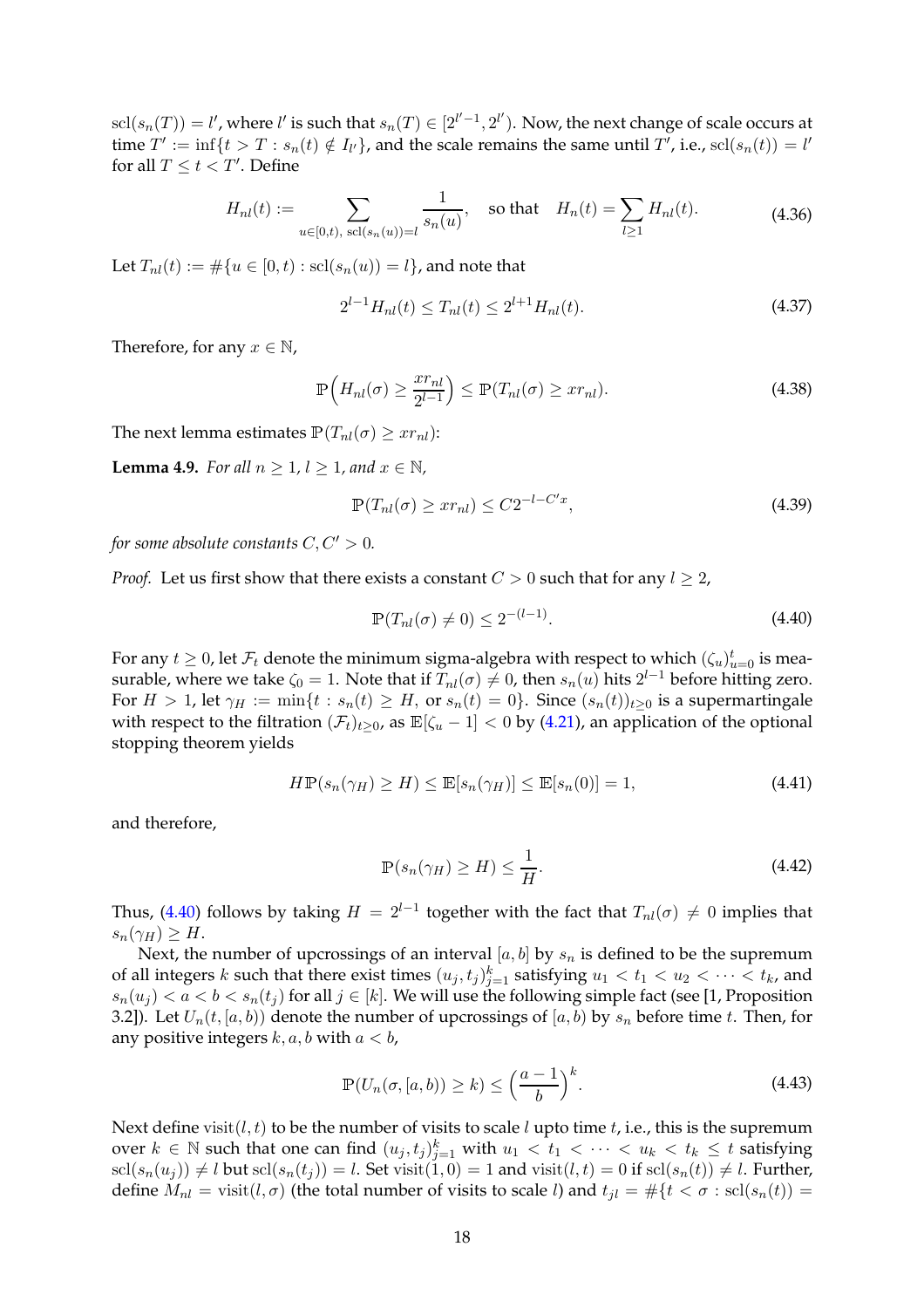$l,$  visit $(l,t)=j\}$  (the time spent at scale  $l$  during the  $j$ -th visit). Thus  $T_{nl}(\sigma)=\sum_{j=1}^{M_{nl}}t_{jl}$ , and for  $m \geq 2$ ,

$$
\mathbb{P}\bigg(\sum_{j=1}^{M_{nl}} t_{jl} > ar_{nl}\bigg) \le \mathbb{P}(M_{nl} > m) + \mathbb{P}\bigg(\sum_{j=1}^{m} t_{jl} > ar_{nl}\bigg). \tag{4.44}
$$

Now  $s_n$  can enter scale l from below, which yields an upcrossing of the interval  $[2^{l-1}, 2^l)$ . Otherwise,  $s_n$  can enter scale l from above, whence it must be the case that while leaving the scale *l* during the previous visit, the walk went from scale *l* to  $l + 1$ . The latter case yields an upcrossing of  $[2^l, 2^{l+1})$ . Therefore,

$$
M_{nl} \le U_n(\sigma, [2^{l-1}, 2^l]) + U_n(\sigma, [2^l, 2^{l+1})), \tag{4.45}
$$

and using [\(4.43\)](#page-17-1), it follows that

$$
\mathbb{P}(M_{nl} > m)
$$
\n
$$
\leq \mathbb{P}\Big(U_n(\sigma, [2^{l-1}, 2^l)) \geq (m+1)/2\Big) + \mathbb{P}\Big(U_n(\sigma, [2^l, 2^{l+1}) \geq (m+1)/2\Big)
$$
\n
$$
\leq \frac{1}{2^{(m-1)/2}}.
$$
\n(4.46)

On the other hand, after each time  $r_{nl}$ , the probability of exiting from scale l is at most 1/2, by definition. Now, by the definition of  $r_{nl}$  just above Lemma [4.9,](#page-17-2)  $\mathbb{P}(t_{jl} > k r_{nl}) \leq 2^{-k}$ , which implies that  $|t_{il}/r_{nl}|$  can be stochastically dominated by a Geometric(1/2) random variable. Also  $t_{il}$  are independent for different j since they depend on disjoint sets of  $\zeta$ -values. Thus, if  $(g_i)_{i\geq 1}$  denotes an i.i.d. collection of Geometric(1/2) random variables,

$$
\mathbb{P}\left(\sum_{j=1}^{m} t_{jl} \ge (k+m)r_{nl}\right) \le \mathbb{P}\left(\sum_{j=1}^{m} \left\lfloor \frac{t_{jl}}{r_{nl}} \right\rfloor \ge k\right) \le \mathbb{P}\left(\sum_{i=1}^{m} g_i > k\right)
$$
\n
$$
= \mathbb{P}(\text{Bin}(k, 1/2) < m) \le e^{-(k-2m)^2/2k},\tag{4.47}
$$

for  $2m < k$ , where the penultimate step uses the fact that  $\sum_{i=1}^{m} g_i$  has a negative binomial distribution, and last step follows using standard concentration inequalities such as [\[27](#page-23-24), Theorem 2.1]. Therefore, the proof follows by taking  $k = x$  and  $m = x/4$ .  $\Box$ 

We are now ready to prove Proposition [4.7.](#page-15-4)

*Proof of Proposition* [4.7.](#page-15-4) Recall the definition of  $s_n$  from  $(4.27)$  starting from one. We first estimate the probability of the event  $B_n$  that  $s_n$  hits  $\delta n^{\alpha}/2$  before hitting zero. Let  $\gamma := \min\{t :$  $s_n(t) \geq \delta n^{\alpha}/2$ , or  $s_n(t) = 0$ . Using [\(4.42\)](#page-17-3),

$$
\mathbb{P}(\mathcal{B}_n) = \mathbb{P}\left(s_n(\gamma) \ge \frac{\delta n^{\alpha}}{2}\right) \le \frac{2}{\delta n^{\alpha}}.\tag{4.48}
$$

Next, for any sequence of positive numbers  $(b_l)_{l\geq1}$ ,

$$
\mathbb{P}\left(H_n(\sigma) \ge \sum_{l=1}^m \frac{b_l r_{nl}}{2^{l-1}}\right) \le \frac{2}{\delta n^{\alpha}} + \mathbb{P}\left(H_n(\sigma) \ge \sum_{l=1}^m \frac{b_l r_{nl}}{2^{l-1}}, \text{ and } \mathcal{B}_n^c \text{ occurs}\right)
$$
\n
$$
\le \frac{2}{\delta n^{\alpha}} + \mathbb{P}\left(H_{nl}(\sigma) \ge \frac{b_l r_{nl}}{2^{l-1}} \text{ for some } 1 \le l \le m\right),
$$
\n(4.49)

<span id="page-18-0"></span>where the last step uses the fact that  $H_n(\sigma)=\sum_{l=1}^m H_{nl}(\sigma)$  on  $\mathcal{B}_n^c$ . Using [\(4.38\)](#page-17-4) and Lemma [4.9,](#page-17-2) [\(4.49\)](#page-18-0) yields

<span id="page-18-1"></span>
$$
\mathbb{P}\left(H_n(\sigma) \ge \sum_{l=1}^m \frac{b_l r_{nl}}{2^l}\right) \le \frac{2}{\delta n^{\alpha}} + \sum_{l=1}^m \mathbb{P}(T_{nl}(\sigma) \ge b_l r_{nl}) \le \frac{2}{\delta n^{\alpha}} + C \sum_{l=1}^m 2^{-l - C'b_l}.\tag{4.50}
$$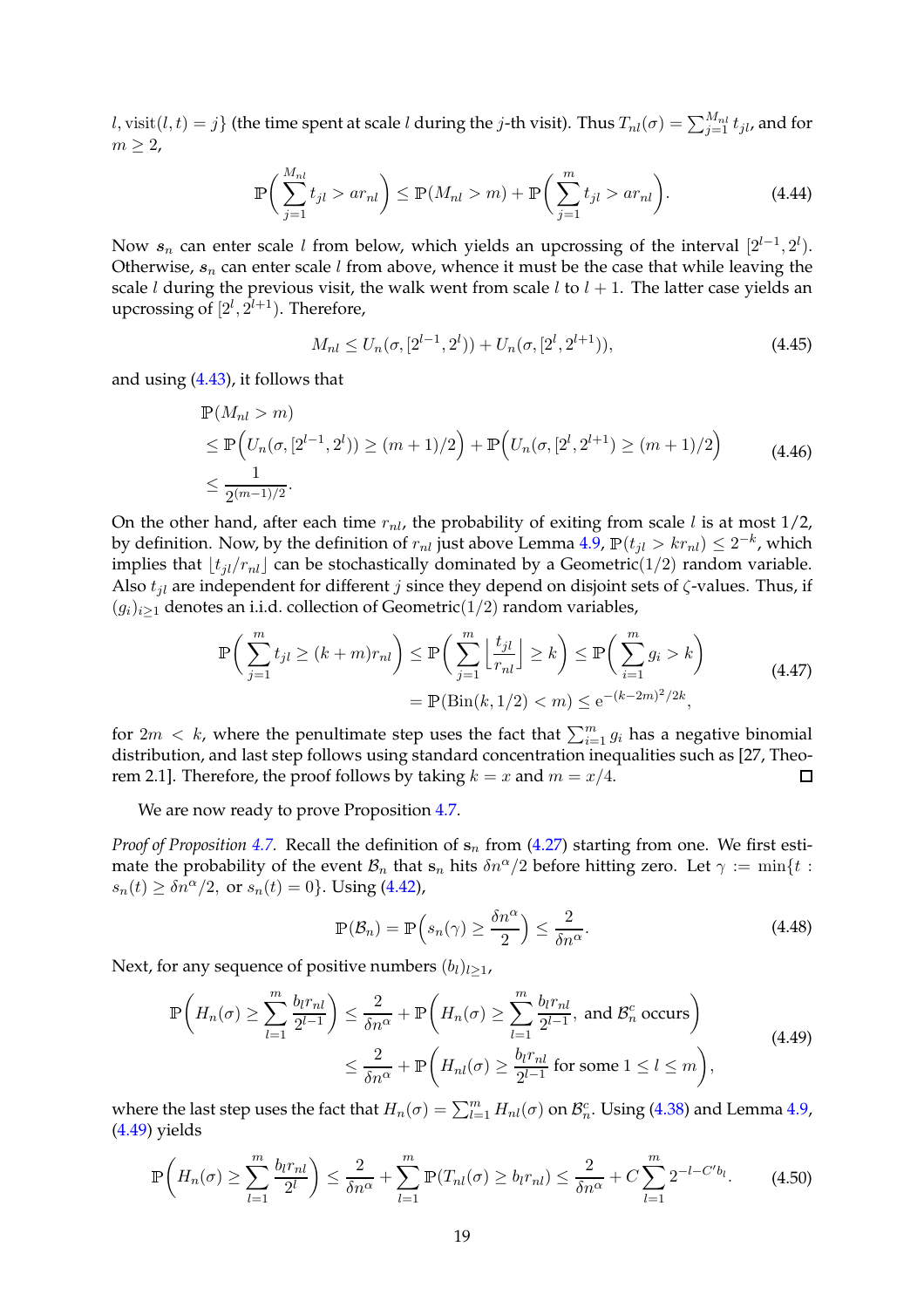Putting  $b_l = \frac{1}{C'}(m-l+1+2\log_2(m-l+1))$  for  $1 \leq l \leq m$ , and using Lemma [4.8,](#page-16-2)

<span id="page-19-0"></span>
$$
\sum_{l=1}^{m} \frac{b_l r_{nl}}{2^{l-1}} \le C \sum_{l=1}^{m} (m - l + 1 + 2 \log_2(m - l + 1)) 2^{l(\tau - 3)} \n= C \sum_{j=1}^{m} \frac{(j + 2 \log_2 j) 2^{(m+1)(\tau - 3)}}{2^{j(\tau - 3)}} \le C (\delta n^{\alpha})^{\tau - 3} \sum_{j=1}^{m} \frac{(j + 2 \log_2 j)}{2^{j(\tau - 3)}} \n\le C n^{\eta} \delta^{\tau - 3},
$$
\n(4.51)

where we have used  $\sum_{j=1}^{\infty}\frac{(j+2\log_2j)}{2^{j(\tau-3)}}$  $\frac{+2 \log_2 j}{2^{j(\tau-3)}} < \infty$  in the last step. Also,

$$
\sum_{l=1}^{m} 2^{-l - C' b_l} = \sum_{l=1}^{m} 2^{-(m+1)} (m - l + 1)^{-2} \le \frac{4}{\delta n^{\alpha}} \sum_{l=1}^{\infty} \frac{1}{l^2}.
$$
 (4.52)

<span id="page-19-1"></span>Thus the proof of Proposition [4.7](#page-15-4) follows by applying [\(4.51\)](#page-19-0) and [\(4.52\)](#page-19-1) to [\(4.50\)](#page-18-1).  $\Box$ 

### **4.4 Proof of Proposition [2.2](#page-8-1)**

Let us now complete the proof of Proposition [2.2](#page-8-1) using Proposition [4.4](#page-14-3) and Theorem [4.5.](#page-15-1) Note that these bounds work for  $i_2(\lambda) \leq i \leq K_n$ , and we will use path counting from [\[7,](#page-23-0) [25](#page-23-25)] to bound the diameter for  $i > K_n$ . Define  $\mathcal{C}_{res}(i)$  to be the connected component containing vertex *i* in the graph  $\mathcal{G}_n^{>i-1} = \mathrm{CM}_n(\bm{d}) \setminus [i-1]$ . Note that if  $\Delta^{>K} > \varepsilon n^{\eta}$ , then there exists a path of length  $\varepsilon n^{\eta}$  in  $\mathrm{CM}_{n}(\boldsymbol{d})$  avoiding all the vertices in [K]. Suppose that the minimum index among vertices on that path is  $i_0$ . Then  $\text{diam}(\mathscr{C}_{\text{res}}(i_0)) > \varepsilon n^{\eta}$ . Therefore,  $\Delta^{>K} > \varepsilon n^{\eta}$  implies that there exists  $i \in (K, K_n)$  satisfying  $\text{diam}(\mathscr{C}_{\text{res}}(i)) > \varepsilon n^{\eta}$ , or  $\text{diam}(\text{CM}_n(\boldsymbol{d}) \setminus [K_n]) > \varepsilon n^{\eta}$ . We will use the following lemma first to complete the proof of Proposition [2.2](#page-8-1) and prove the lemma subsequently:

<span id="page-19-2"></span>**Lemma 4.10.** *Under* Assumptions [1,](#page-2-0) [2,](#page-3-1) for any  $\varepsilon > 0$ ,  $\lim_{n \to \infty} \mathbb{P}(\text{diam}(CM_n(d) \setminus [K_n]) > \varepsilon n^{\eta}) =$ 0.

*Proof of Proposition* [2.2.](#page-8-1) Let  $\partial_i(r)$  denote the number of vertices at distance r starting from vertex *i* in the graph  $\mathcal{G}_n^{>i-1}$ . Recall the definition of  $\bar{\partial}$  in Proposition [4.4.](#page-14-3) Thus, using Proposition [4.4,](#page-14-3) and Theorem [4.5](#page-15-1) together with Lemma [4.10,](#page-19-2) yields that

$$
\mathbb{P}\left(\Delta^{>K} > \varepsilon n^{\eta}\right) \leq \sum_{i \in (K,K_n)} \mathbb{P}(\bar{\partial}_i(\varepsilon n^{\eta}) \neq \varnothing) + \mathbb{P}(\text{diam}(CM_n(d) \setminus [K_n]) > \varepsilon n^{\eta})
$$
  
 
$$
\leq C \sum_{i \in (K,K_n)} \left(\frac{d_i}{n^{\alpha}}\right) e^{-\varepsilon \beta_i^n} + o(1), \tag{4.53}
$$

where the final term tends to zero if we first take  $n \to \infty$  and then take  $K \to \infty$  using [\(1.10\)](#page-3-4) in Assumption 2. Thus the proof of Proposition 2.2 follows. Assumption [2.](#page-3-1) Thus the proof of Proposition [2.2](#page-8-1) follows.

*Proof of Lemma* [4.10.](#page-19-2) Note that  $CM_n(d) \setminus [K_n]$  is again distributed as a configuration model conditionally on its degree sequence  $d'$ , with the criticality parameter at most

$$
\nu_n' = \frac{\sum_{i>K_n} d_i'(d_i'-1)}{\sum_{i>K_n} d_i'} \le \frac{\sum_{i>K_n} d_i(d_i-1)}{\ell_n - 2\sum_{i=1}^{K_n} d_i} \le 1 - R_n n^{-\eta}, \quad R_n = \omega(\log n),\tag{4.54}
$$

where the one-but-last step follows using  $d'_i \leq d_i$  and  $\ell'_n = \sum_{i>K_n} d'_i = \ell_n - 2 \sum_{i=1}^{K_n} d_i$ , and the last bound follows using Assumption [2](#page-3-1) (ii) and an identical argument as in  $(4.20)$ . Let  $\mathbb{P}'(.)$ denote the probability measure conditionally on  $d'$ . We will use path-counting techniques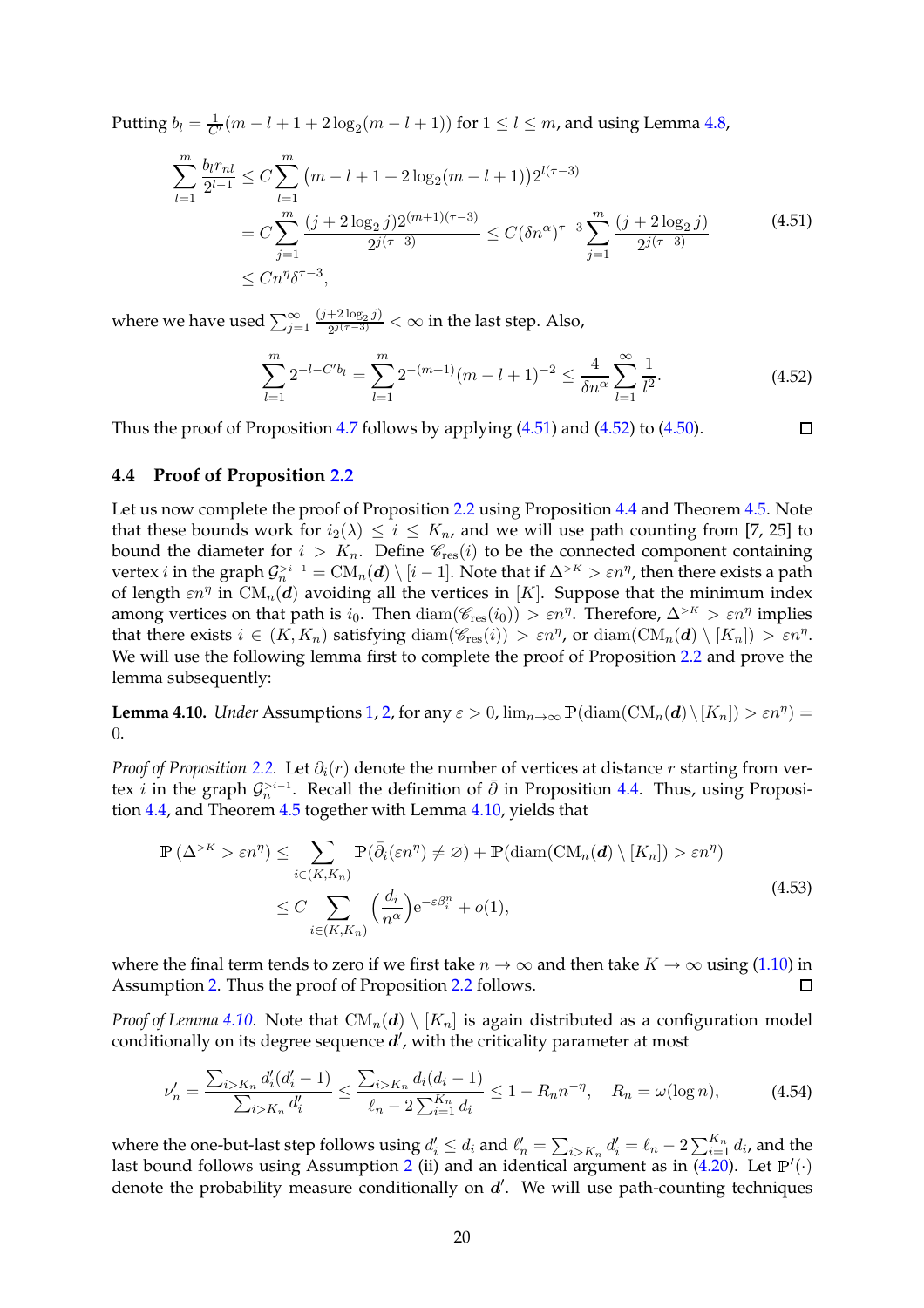for subcritical configuration models. An identical argument as [\[25,](#page-23-25) Lemma 6.1] also shows that, for any  $l \geq 1$ , the expected number of paths of length l starting from vertex i is at most  $\ell'_n d_i(\nu'_n)^{l-1}$  $\frac{e^{i} (v'_n)^{i-1}}{e'_n-2l+3} \leq \ell_n'^2 (\nu'_n)^{l-1}$ . Thus, for any  $i > K_n$ ,

$$
\mathbb{P}'(\exists \text{ path of length at least } \varepsilon n^{\eta} \text{ from } i \text{ in } \mathrm{CM}_n(\boldsymbol{d}) \setminus [K_n]) \le C \ell_n'^2 \sum_{l > \varepsilon n^{\eta}} (\nu_n')^l, \tag{4.55}
$$

<span id="page-20-1"></span>Thus, for  $i > K_n$ , the probability in [\(4.55\)](#page-20-1) is at most

$$
Cn^{2}(1 - R_{n}n^{-\eta})^{\varepsilon n^{\eta}} \le Cn^{2}e^{-\varepsilon R_{n}} = o(1/n). \tag{4.56}
$$

Therefore,

 $\mathbb{P}'(\exists i > K_n : \exists \text{ path of length at least } \varepsilon n^{\eta} \text{ from } i \text{ in } CM_n(\boldsymbol{d}) \setminus [K_n]) = o(1),$  (4.57)

and the proof of Lemma [4.10](#page-19-2) follows.

# <span id="page-20-0"></span>**5 Verification of the assumptions for percolated degrees: Proof of Theorem [1.3](#page-3-3)**

Let  $\mathcal{G}_n$  denote the graph obtained by doing percolation with retention probability  $p_c(\lambda)$  (de-fined in [\(1.13\)](#page-3-2)) on  $\operatorname{CM}_n(\boldsymbol{d}).$  Let  $\boldsymbol{d}^p = (d_i^p)$  $\mathcal{C}_i^p\rangle_{i\in[n]}$  denote the degree sequence of  $\mathcal{G}_n$ . By [\[19](#page-23-9), Lemma 3.2], the law of  $\mathcal{G}_n$ , conditionally on  $\mathbf{d}^p$ , is same as the law of  $\mathrm{CM}_n(\mathbf{d}^p)$ . Thus, it is enough to show that the percolated degree sequence satisfies (with possibly different parameters) As-sumptions [1](#page-2-0) and [2](#page-3-1) with high probability when the original degree sequence  $(d_i)_{i \in [n]}$  does so. Then the proof of Theorem [1.3](#page-3-3) follows from Theorem [1.1.](#page-3-0)

First, note that  $d_i^p \sim \text{Binomial}(d_i, p_c(\lambda))$ , and thus, using standard concentration inequali-ties [\[27,](#page-23-24) Corollary 2.3], it follows that, for each fixed  $i \geq 1$ , and for any  $\varepsilon > 0$ ,

$$
\mathbb{P}\left(|d_i^p - d_i p_c(\lambda)| > \varepsilon d_i p_c(\lambda)\right) \le 2e^{-\frac{\varepsilon^2}{3} d_i p_c(\lambda)},\tag{5.1}
$$

which verifies Assumption [1](#page-2-0) (i). Next, let  $M_r^p = \sum_{i \in [n]} (d_i^p)$  $\sum_{i=1}^p (d_i)_r$ , and  $M_r = \sum_{i \in [n]} (d_i)_r$ , where  $(x)_r := x(x-1)\cdots(x-r+1)$  $(x)_r := x(x-1)\cdots(x-r+1)$  $(x)_r := x(x-1)\cdots(x-r+1)$ . To verify the moment conditions in Assumption 1 (ii), note that [\(1.5\)](#page-2-5) holds for  $\boldsymbol{d}^{p}$  since  $\sum_{i>K}(d_{i}^{p})$  $\sum_{i\geq k}^p(x_i^p)_{3} \leq \sum_{i\geq K}(d_i)_3$ , where  $(x)_r:=x(x-1)\cdots(x-r+1)$ . We will show that

$$
M_1^p = (1 + O_{\mathbb{P}}(n^{-1/2}))p_c(\lambda)M_1, \quad M_2^p = (1 + O_{\mathbb{P}}(n^{\frac{3\alpha}{2}-1}))p_c(\lambda)^2M_2.
$$
 (5.2)

<span id="page-20-2"></span>Using [\(5.2\)](#page-20-2), the first and second moment assumptions in Assumption [1](#page-2-0) (ii) holds for the percolated degree sequence. The estimate [\(5.2\)](#page-20-2) also shows that [\(1.6\)](#page-2-1) holds. Indeed,

$$
\frac{M_2^p}{M_1^p} = \frac{p_c(\lambda)M_2}{M_1}(1 + O_\mathbb{P}(n^{\frac{3\alpha}{2}-1})) = 1 + C\lambda n^{-\eta} + o(n^{-\eta}),\tag{5.3}
$$

where  $C = \lim_{n \to \infty} \frac{M_2}{M_1}$  $\frac{M_2}{M_1}$ , and the last step follows using [\(1.13\)](#page-3-2) and the fact that  $-1+3\alpha/2 <$  $-1+2\alpha=-\eta$ .

It remains to prove [\(5.2\)](#page-20-2). Since  $\frac{1}{2}\sum_{i\in[n]}d_i^p$  $\frac{p}{i}$  has a binomial distribution with parameter  $\ell_n/2$ and  $p_c(\lambda)$ , the first asymptotics follows from Chebyshev's inequality. For the asymptotics of  $M_2^p$ , we use the following construction of the percolated configuration model from [\[19\]](#page-23-9).

<span id="page-20-3"></span>**Algorithm 2.**  $d^p = (d_i^p)$  $\binom{p}{i}_{i\in[n]}$  can be generated as follows:

(S0) Sample  $R_n \sim \text{Bin}(\ell_n/2, p_c(\lambda))$ ;

<span id="page-20-4"></span> $\Box$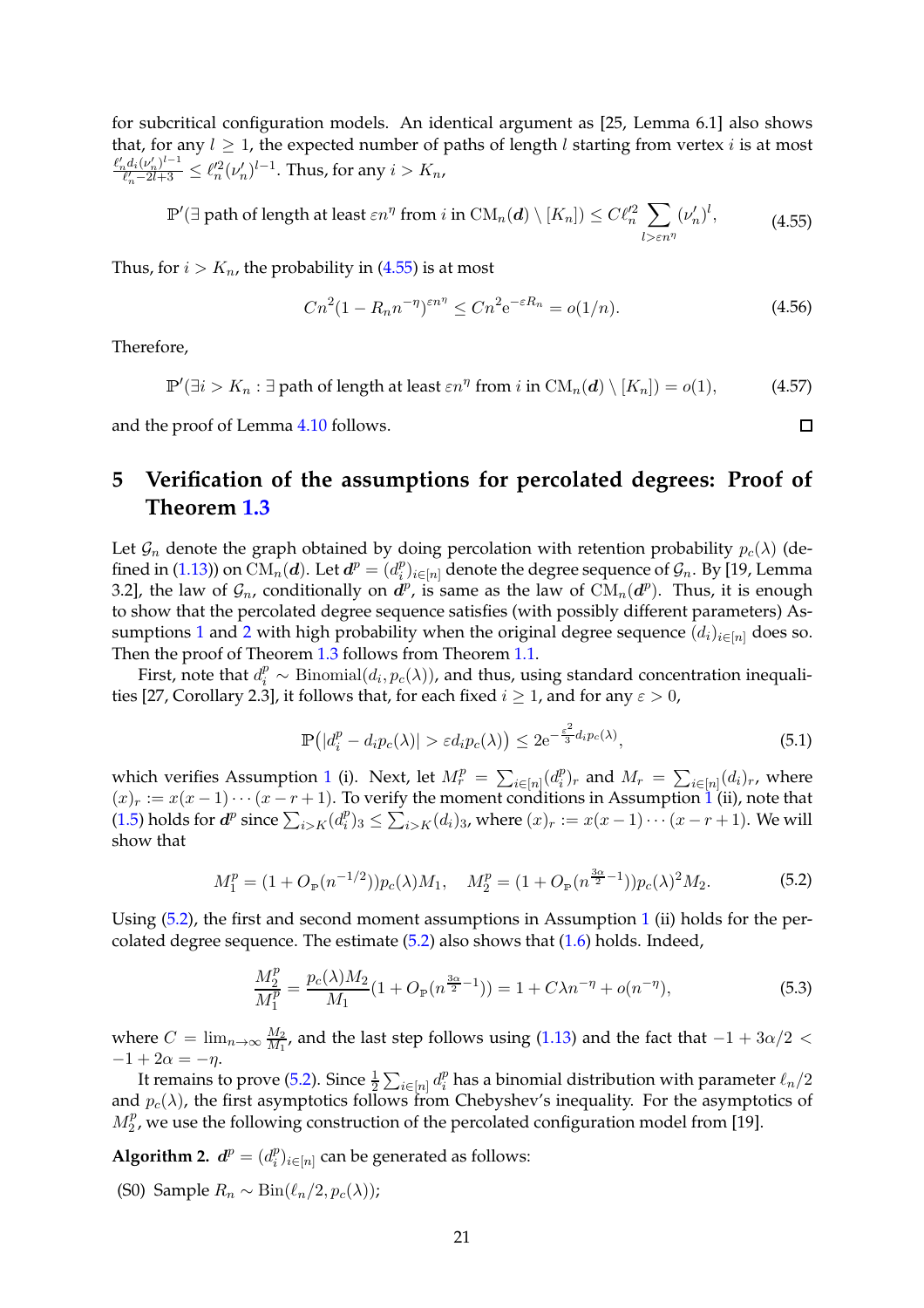(S1) Conditionally on  $R_n$ , sample a uniform subset of  $2R_n$  half-edges from the set of  $\ell_n$  halfedges. Let  $I_j^{(i)}$  denote the indicator that  $j$ -th half-edge of  $i$  is selected. Then  $d_i^p=\sum_{j=1}^{d_i}I_j^{(i)}$ j for all  $i \in [n]$ .

Using the above construction, note that

$$
M_2^p = \sum_{i \in [n]} \sum_{1 \le j_1 \ne j_2 \le d_i} I_{j_1}^{(i)} I_{j_2}^{(i)}.
$$
 (5.4)

<span id="page-21-0"></span>Let  $\mathbb{P}_1(\cdot) = \mathbb{P}(\cdot | R_n)$  and similarly define  $\mathbb{E}_1[\cdot]$ ,  $\text{Var}_1(\cdot)$ , and  $\text{Cov}_1(\cdot, \cdot)$ . Then,

$$
\mathbb{E}_{1}[M_{2}^{p}] = \sum_{i \in [n]} \sum_{1 \leq j_{1} \neq j_{2} \leq d_{i}} \mathbb{P}_{1}(I_{j_{1}}^{(i)} = 1, I_{j_{2}}^{(i)} = 1) = \sum_{i \in [n]} \sum_{1 \leq j_{1} \neq j_{2} \leq d_{i}} \frac{\binom{\ell_{n} - 2}{2R_{n} - 2}}{\binom{\ell_{n}}{2R_{n}}}
$$
\n
$$
= \sum_{i \in [n]} \sum_{1 \leq j_{1} \neq j_{2} \leq d_{i}} \frac{2R_{n}(2R_{n} - 1)}{\binom{\ell_{n}}{2R_{n} - 1}} = (1 + O_{\mathbb{P}}(n^{-1/2}))p_{c}(\lambda)^{2}M_{2},
$$
\n(5.5)

where the last step follows using  $R_n = (1 + O_{\mathbb{P}}(n^{-1/2}))p_c(\lambda)\ell_n/2$ . Also, conditionally on  $R_n$ ,  $I_i^{(i)}$  $j^{(i)}$ ,  $j = 1, \ldots, d_i$ ,  $i \in [n]$  are negatively associated (cf. [\[17](#page-23-26), Theorem 10]), which yields

$$
\operatorname{Var}_{1}(M_{2}^{p}) \leq \sum_{i \in [n]} \sum_{1 \leq j_{1} \neq j_{2} \leq d_{i}} \operatorname{Var}_{1}(I_{j_{1}}^{(i)} I_{j_{2}}^{(i)}) + \sum_{i \in [n]} \sum_{\substack{1 \leq j_{1} \neq j_{2} \leq d_{i} \\ 1 \leq j_{3} \neq j_{4} \leq d_{i} \\ |\{j_{1}, j_{2}\} \cap \{j_{3}, j_{4}\}| = 1}} \operatorname{Cov}_{1}(I_{j_{1}}^{(i)} I_{j_{2}}^{(i)}, I_{j_{3}}^{(i)} I_{j_{4}}^{(i)})
$$
\n
$$
\leq \sum_{i \in [n]} d_{i}^{2} + 4 \sum_{i \in [n]} d_{i}^{3} = O(n^{3\alpha}). \tag{5.6}
$$

Thus, for any  $A > 0$ ,

<span id="page-21-1"></span>
$$
\mathbb{P}\left(|M_2^p - \mathbb{E}_1[M_2^p]| > An^{3\alpha/2}\right) = \mathbb{E}\left[\mathbb{P}_1\left(|M_2^p - \mathbb{E}_1[M_2^p]| > An^{3\alpha/2}\right)\right] \le \frac{\mathbb{E}\left[\text{Var}_1(M_2^p)\right]}{A^2 n^{3\alpha}},\tag{5.7}
$$

which can be made arbitrarily small by choosing  $A > 0$  large. Thus, we conclude the asymptotics of  $M_2^p$  in [\(5.2\)](#page-20-2) by using [\(5.5\)](#page-21-0) and [\(5.7\)](#page-21-1).

Ex or  $m_2$  in (5.2) by using (5.5) and (5.7).<br>Finally, we need to show convergence of empirical measure of  $d^p$  to finish verifying As-sumption [1](#page-2-0) (ii). Let  $n_k^p = \#\{i : d_i^p = k\}$ , and  $n_{\geq k}^p = \sum_{r \geq k} n_r^p$ . It suffices to show that

$$
\frac{n_{\geq k}^p}{n} \xrightarrow{\mathbb{P}} (\mathbb{D}^p \geq k) \quad \forall k \geq 1,
$$
\n(5.8)

<span id="page-21-3"></span>where  $D^p$  satisfies  $D^p | D = l \sim Bin(l, 1/\nu)$ , for all  $l \geq 1$ . Let  $V_n$  be a uniformly chosen vertex and  $D_n^p = d_V^p$  $\frac{p}{V_n}$  and  $D_n = d_{V_n}$ . By the construction in Algorithm [2,](#page-20-3)

$$
\mathbb{P}(D_n^p = k \mid D_n = l, R_n) = \frac{\binom{l}{k} \binom{\ell_n - l}{2R_n - k}}{\binom{\ell_n}{2R_n}} = (1 + o(1)) \binom{l}{k} \left(\frac{2R_n}{\ell_n}\right)^k \left(1 - \frac{2R_n}{\ell_n}\right)^{l - k}
$$
\n
$$
= (1 + o_{\mathbb{P}}(1)) \binom{l}{k} \left(\frac{1}{\nu}\right)^k \left(1 - \frac{1}{\nu}\right)^{l - k},\tag{5.9}
$$

<span id="page-21-2"></span>where in the final step we have used that  $R_n = p_c(\lambda) \ell_n/2(1+o_{\mathbb{P}}(1))$  and  $p_c(\lambda) = \nu^{-1}(1+o(1)).$ Thus,

$$
\mathbb{E}\left[\frac{n_k^p}{n} \middle| R_n\right] = \mathbb{P}(D_n^p = k \mid R_n) \xrightarrow{\mathbb{P}} \mathbb{P}(D^p = k). \tag{5.10}
$$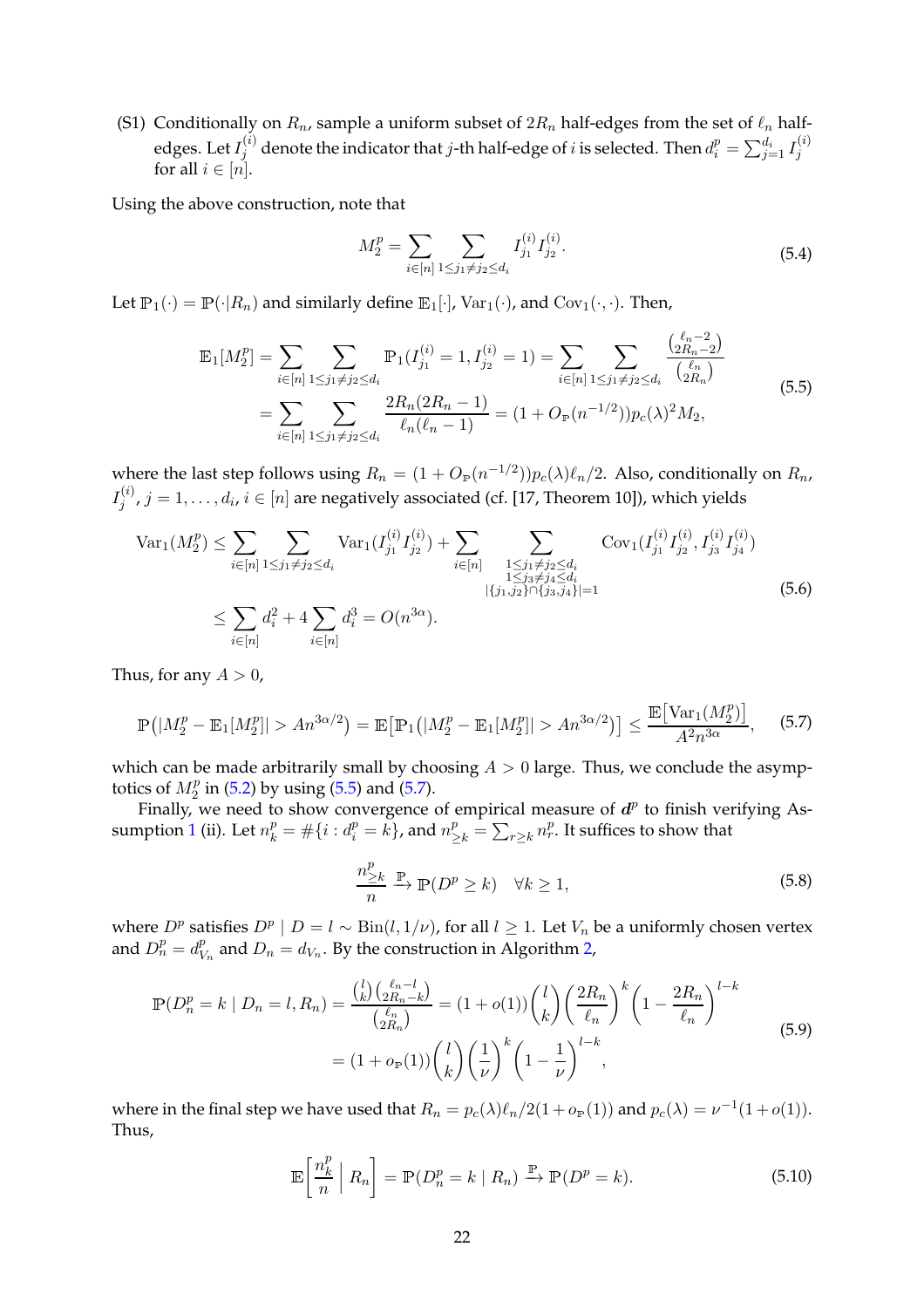Moreover, using the negative association above,

$$
\operatorname{Var}\left(n_{\geq k}^p \mid R_n\right) = \operatorname{Var}\left(\sum_{i:d_i \geq k} \mathbb{1}_{\{d_i^p \geq k\}} \mid R_n\right)
$$
  
\$\leq \sum\_{i:d\_i \geq k} \operatorname{Var}\left(\mathbb{1}\_{\{d\_i^p \geq k\}} \mid R\_n\right) = \mathbb{E}[n\_{\geq k}^p \mid R\_n] \leq n\$, \$(5.11)\$

and thus  $\mathbb{E}[\text{Var}(n_1^p)]$  $\sum_{k=1}^{p} (n | R_n) ] = O(1/n)$ . This together with [\(5.10\)](#page-21-2) concludes [\(5.8\)](#page-21-3).

We now verify here that Assumption [2](#page-3-1) holds with high probability. To verify Assump-tion [2](#page-3-1) (i), it is enough to show that there exists a constant  $c_1 > 0$  such that with high probability

$$
\frac{1}{n}\sum_{i\in[n]}d_i^p1\{d_i^p\ge l\}\ge \frac{c_1}{l^{\tau-2}}, \quad \text{ for all } 1 \le l \le d_1. \tag{5.12}
$$

<span id="page-22-3"></span>First, for any random variable X, any a with  $\mathbb{P}(X \ge a) \ge 1/2$ , we have that  $\mathbb{E}[X \mathbb{1} \{X \ge a\}] \ge$  $\mathbb{E}[X]\mathbb{P}(X \ge a) \ge \mathbb{E}[X]/2$ . The condition on a is clearly satisfied by the binomial distribution with  $a = |E[X]|$ . Therefore,

$$
\frac{1}{n}\mathbb{E}\Big[\sum_{i\in[n]}d_i^p\mathbb{1}\{d_i^p\geq l\}\Big]\geq \frac{1}{n}\sum_{i:d_ip_c(\lambda)\geq l}\mathbb{E}[d_i^p\mathbb{1}\{d_i^p\geq l\}] \\
\geq \frac{1}{n}\sum_{i:d_ip_c(\lambda)\geq l}\mathbb{E}[d_i^p\mathbb{1}\{d_i^p\geq \lfloor d_ip_c(\lambda)\rfloor\}] \geq \frac{1}{2n}\sum_{i:d_i\geq l/p_c(\lambda)}d_ip_c(\lambda)\geq \frac{C}{l^{\tau-2}}.\n\tag{5.13}
$$

<span id="page-22-2"></span>Let  $F_1 = \sum_{i \in [n]} d_i^p 1\{d_i^p \geq l\}$ ,  $F_2 = \mathbb{E}[F_1 | \text{CM}_n(d)]$ . We will apply the bounded difference inequality from [\[27,](#page-23-24) Corollary 2.27]. Given the graph  $CM_n(d)$ , if we keep one extra edge in the percolated graph, then  $F_1$  can change by at most 2l. Thus, for any  $\varepsilon > 0$ ,

$$
\mathbb{P}\left(|F_1 - F_2| > \frac{n\varepsilon}{l^{\tau - 2}} \mid \mathrm{CM}_n(d)\right) \le 2 \exp\left(-\frac{n^2\varepsilon^2}{l^{2(\tau - 2)} 4l^2 \frac{\ell_n}{2}}\right) \le 2e^{-C\varepsilon^2 n l^{-2(\tau - 1)}},\tag{5.14}
$$

<span id="page-22-0"></span>almost surely. Also, we can apply concentration inequalities such as [\[11](#page-23-27), Lemma 2.5] to conclude that

$$
\mathbb{P}\left(|F_2 - \mathbb{E}[F_2]| > \frac{n\varepsilon}{l^{\tau - 2}}\right) \le 2e^{-C\varepsilon^2 n l^{-2(\tau - 1)}}.\tag{5.15}
$$

<span id="page-22-1"></span>Combining [\(5.14\)](#page-22-0), [\(5.15\)](#page-22-1) together with [\(5.13\)](#page-22-2) shows that there exists an  $\varepsilon_0 > 0$  such that with high probability [\(5.12\)](#page-22-3) holds for all  $1 \leq l \leq n^{\varepsilon_0}$ . For  $l \geq n^{\varepsilon_0}$ , we can use [\(5.1\)](#page-20-4) together with a union bound, and thus we conclude [\(5.12\)](#page-22-3) for all  $1 \le l \le d_1$ . Thus, Assumption [2](#page-3-1) (i) holds with high probability for the percolated degrees. To verify Assumptions [2](#page-3-1) (ii), and (iii), let  $K'_n := \min\{j \le K_n : d_j \le n^{\alpha/2}\}$ , and  $K'_n = K_n$  if  $d_j \ge n^{\alpha/2}$  for all  $j \le K_n$ . Then note that  $(d_i)_{i \in [n]}$  satisfies Assumptions [2](#page-3-1) (ii) and (iii) with  $K_n$  replaced by  $K'_n$ . This is because

$$
\beta_{K_n}^n = n^{-2\alpha} \sum_{j \le K_n'} d_j^2 + n^{-2\alpha} \sum_{K_n' \le j < K_n} d_j^2 = \beta_{K_n'}^n + O(K_n n^{-\alpha}) = \beta_{K_n'}^n + o(1),\tag{5.16}
$$

using  $K_n = o(n^{\alpha})$ , and thus  $\beta_{K'_n}^n = \omega(\log n)$ . Also  $K'_n \to \infty$ , since if  $K'_n = O(1)$ , then  $\beta_{K'_n}^n = O(1)$ O(1). Now, using [\(5.1\)](#page-20-4) again, it follows that, for any  $\varepsilon > 0$ ,

$$
\mathbb{P}(\exists i \le K'_n : |d_i^p - d_i p_c(\lambda)| > \varepsilon d_i p_c(\lambda)) \le \sum_{i=1}^{K'_n} 2e^{-\frac{\varepsilon^2}{3} d_i p_c(\lambda)} \le K'_n e^{-Cn^{\alpha/2}},\tag{5.17}
$$

for some constant  $C > 0$ . If  $|d_i^p - d_i p_c(\lambda)| \leq \varepsilon d_i p_c(\lambda)$ , then Assumptions [2](#page-3-1) (ii) and (iii) are clearly satisfied for  $d^p$  and thus the proof follows.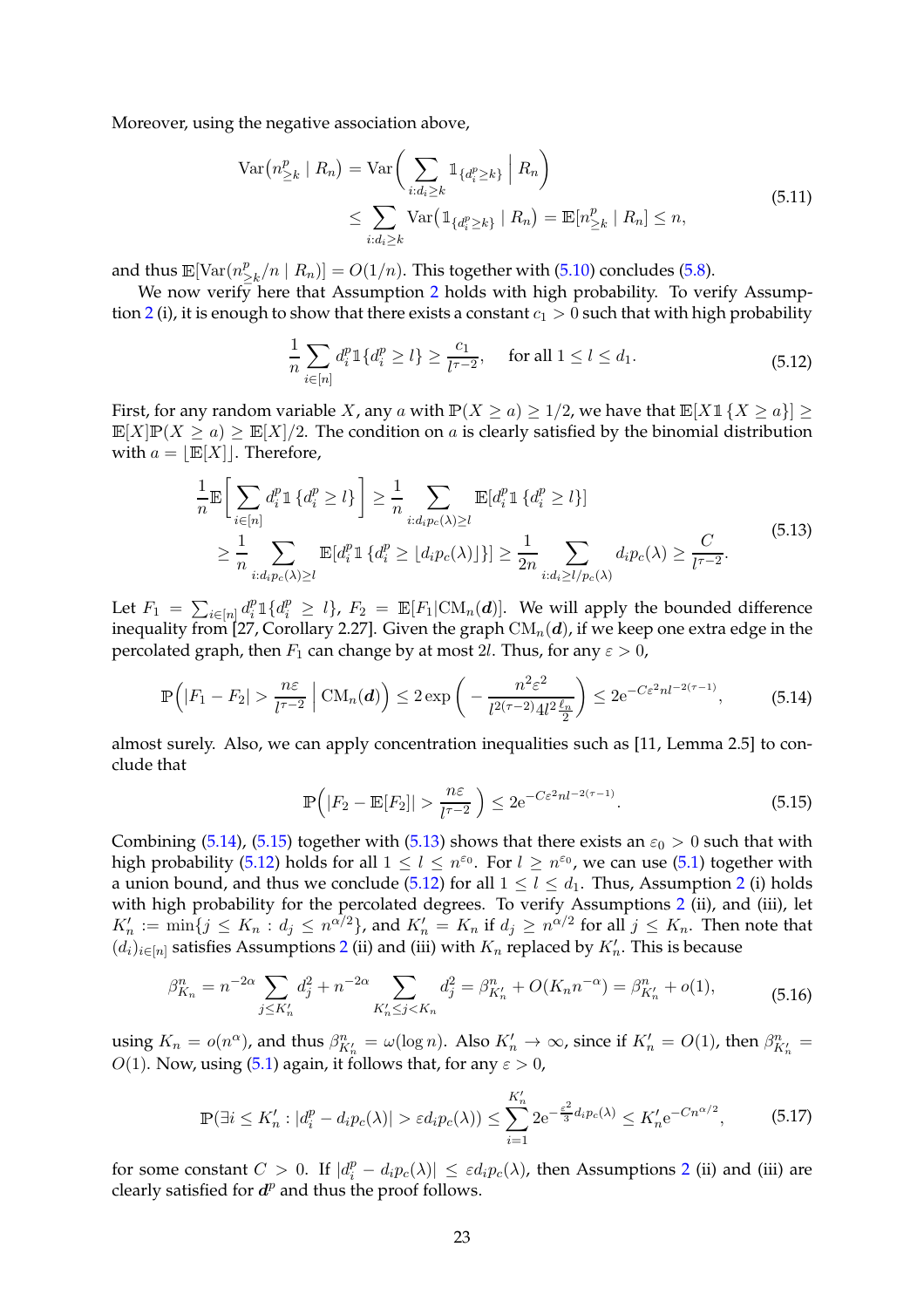# **References**

- <span id="page-23-21"></span>[1] Addario-Berry, L. (2019). Most trees are short and fat. *Probab. Theory Relat. Fields*, 173(1-2):1–26.
- <span id="page-23-2"></span>[2] Addario-Berry, L., Broutin, N., and Goldschmidt, C. (2012). The continuum limit of critical random graphs. *Probab. Theory Relat. Fields*, 152(3):367–406.
- <span id="page-23-15"></span>[3] Aldous, D. (1991). The continuum random tree II: an overview. In Barlow, M. T. and Bingham, N. H., editors, *Stochastic Analysis: Proc. Durham Symp. Stochastic Analysis, 1990*, London Mathematical Society Lecture Note Series, pages 23–70. Cambridge University Press, Cambridge.
- <span id="page-23-17"></span>[4] Aldous, D., Miermont, G., and Pitman, J. (2004). The exploration process of inhomogeneous continuum random trees, and an extension of Jeulin's local time identity. *Probab. Theory Relat. Fields*, 129(2):182–218.
- <span id="page-23-1"></span>[5] Athreya, S., Löhr, W., and Winter, A. (2016). The gap between Gromov-vague and Gromov–Hausdorff-vague topology. *Stoch. Proc. Appl.*, 126(9):2527–2553.
- <span id="page-23-3"></span>[6] Bender, E. A. and Canfield, E. R. (1978). The asymptotic number of labeled graphs with given degree sequences. *J. Combin. Theory Ser. A*, 24(3):296–307.
- <span id="page-23-0"></span>[7] Bhamidi, S., Dhara, S., van der Hofstad, R., and Sen, S. (2020). Universality for critical heavy-tailed random graphs: Metric structure of maximal components. *Electron. J. Probab.*, 25(47):1–57.
- <span id="page-23-10"></span>[8] Bhamidi, S., van der Hofstad, R., and Sen, S. (2018). The multiplicative coalescent, inhomogeneous continuum random trees, and new universality classes for critical random graphs. *Probab. Theory Relat. Fields*, 170(1):387–474.
- <span id="page-23-20"></span>[9] Billingsley, P. (1999). *Convergence of Probability Measures*. John Wiley & Sons, Inc.
- <span id="page-23-4"></span>[10] Bollobás, B. (1980). A probabilistic proof of an asymptotic formula for the number of labelled regular graphs. *European J. Combin.*, 1(4):311–316.
- <span id="page-23-27"></span>[11] Borgs, C., Chayes, J. T., Dhara, S., and Sen, S. (2019). Limits of sparse configuration models and beyond: Graphexes and Multi-Graphexes. *arXiv:1907.01605*.
- <span id="page-23-19"></span>[12] Breiman, L. (1968). *Probability*. Classics in Applied Mathematics. SIAM: Society for Industrial and Applied Mathematics.
- <span id="page-23-18"></span>[13] Broutin, N., Duquesne, T., and Wang, M. (2020). Limits of multiplicative inhomogeneous random graphs and Lévy trees: Limit theorems. *arXiv:2002.02769*.
- <span id="page-23-16"></span>[14] Camarri, M. and Pitman, J. (2000). Limit distributions and random trees derived from the birthday problem with unequal probabilities. *Electron. J. Probab.*, 5:1–18.
- <span id="page-23-12"></span>[15] Conchon-Kerjan, G. and Goldschmidt, C. (2020). The stable graph: the metric space scaling limit of a critical random graph with i.i.d. power-law degrees. *arXiv:2002.04954*.
- <span id="page-23-6"></span>[16] Dhara, S., van der Hofstad, R., van Leeuwaarden, J. S. H., and Sen, S. (2016). Heavy-tailed configuration models at criticality. *arXiv:1612.00650, To appear in Ann. Inst. H. Poincaré (B) Probab. Statist.*
- <span id="page-23-26"></span>[17] Dubhashi, D., Priebe, V., and Ranjan, D. (1996). Negative dependence through the FKG inequality. *Basic Research in Computer Science (BRICS)*.
- <span id="page-23-23"></span>[18] Esseen, C. G. (1968). On the concentration function of a sum of independent random variables. *Zeitschrift für Wahrscheinlichkeitstheorie und Verwandte Gebiete*, 9(4):290–308.
- <span id="page-23-9"></span>[19] Fountoulakis, N. (2007). Percolation on sparse random graphs with given degree sequence. *Internet Math.*, 4(1):329–356.
- <span id="page-23-22"></span>[20] Freedman, D. A. (1975). On tail probabilities for martingales. *Ann. Probab.*, 3(1):100–118.
- <span id="page-23-13"></span>[21] Goldschmidt, C., Haas, B., and Sénizergues, D. (2018). Stable graphs: distributions and linebreaking construction. *arXiv:1811.06940*.
- <span id="page-23-11"></span>[22] Greven, A., Pfaffelhuber, P., and Winter, A. (2009). Convergence in distribution of random metric measure spaces (Λ-coalescent measure trees). *Probab. Theory Relat. Fields*, 145(1):285–322.
- <span id="page-23-5"></span>[23] van der Hofstad, R. (2017). *Random Graphs and Complex Networks*, volume 1. Cambridge University Press, Cambridge.
- <span id="page-23-7"></span>[24] Janson, S. (2009). The probability that a random multigraph is simple. *Comb. Probab. Comp.*, 18(1- 2):205–225.
- <span id="page-23-25"></span>[25] Janson, S. (2010). Susceptibility of random graphs with given vertex degrees. *J. Combin.*, 1(3-4):357– 387.
- <span id="page-23-8"></span>[26] Janson, S. and Luczak, M. J. (2009). A new approach to the giant component problem. *Random Struct. Algor.*, 34(2):197–216.
- <span id="page-23-24"></span>[27] Janson, S., Łuczak, T., and Rucinski, A. (2000). *Random Graphs.* Wiley, New York.
- <span id="page-23-14"></span>[28] Łuczak, T. (1995). The number of trees with large diameter. *J. Aust. Math. Soc. Series A. Pure Mathematics and Statistics*, 58(3):298–311.